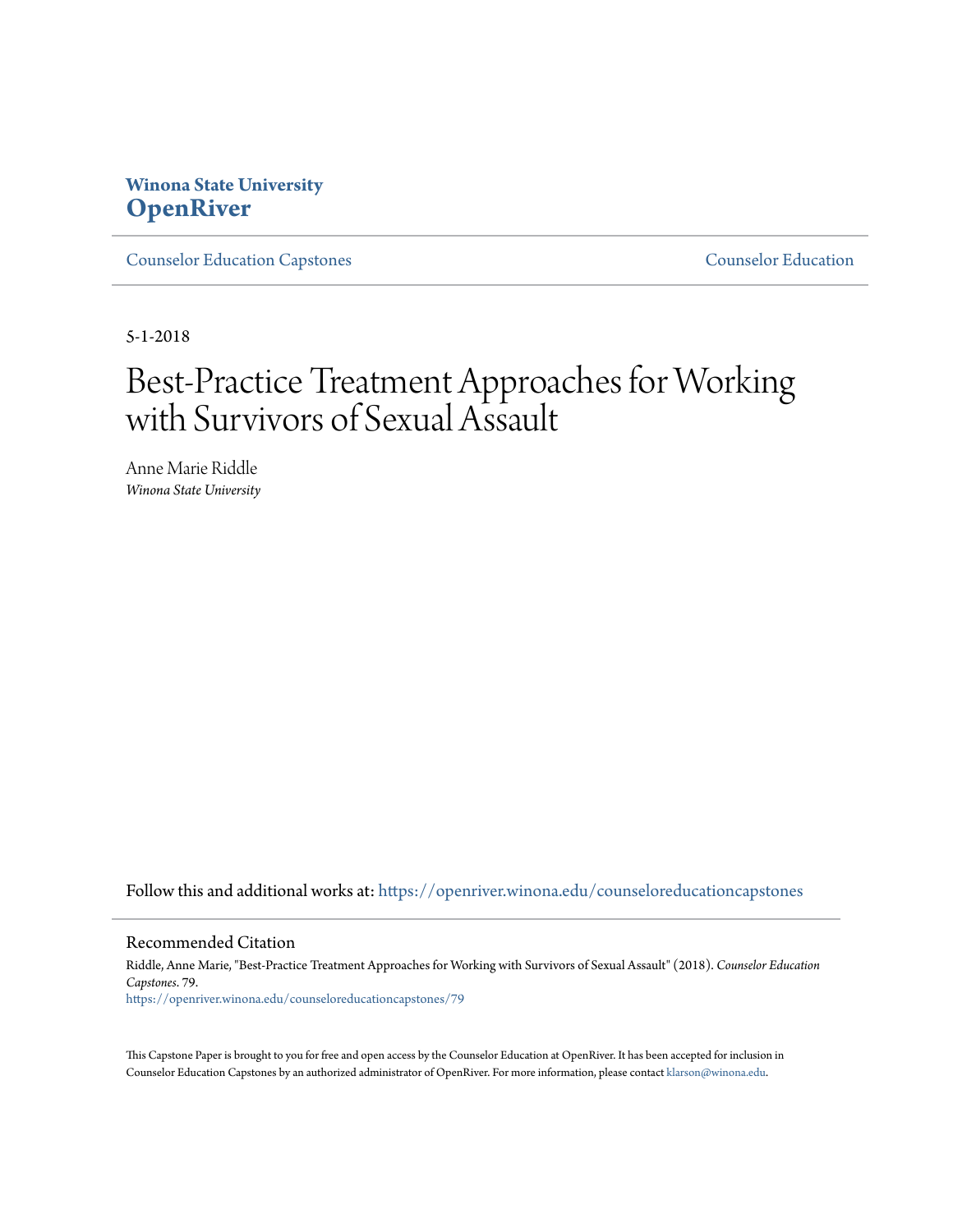Best-Practice Treatment Approaches for Working with Survivors of Sexual Assault

Anne Marie Riddle

A Capstone Project submitted in partial fulfillment of the

requirements for the Master of Science Degree in

Counselor Education at

Winona State University

Spring 201

Advisor: Baltrinic

Grip Sat Pro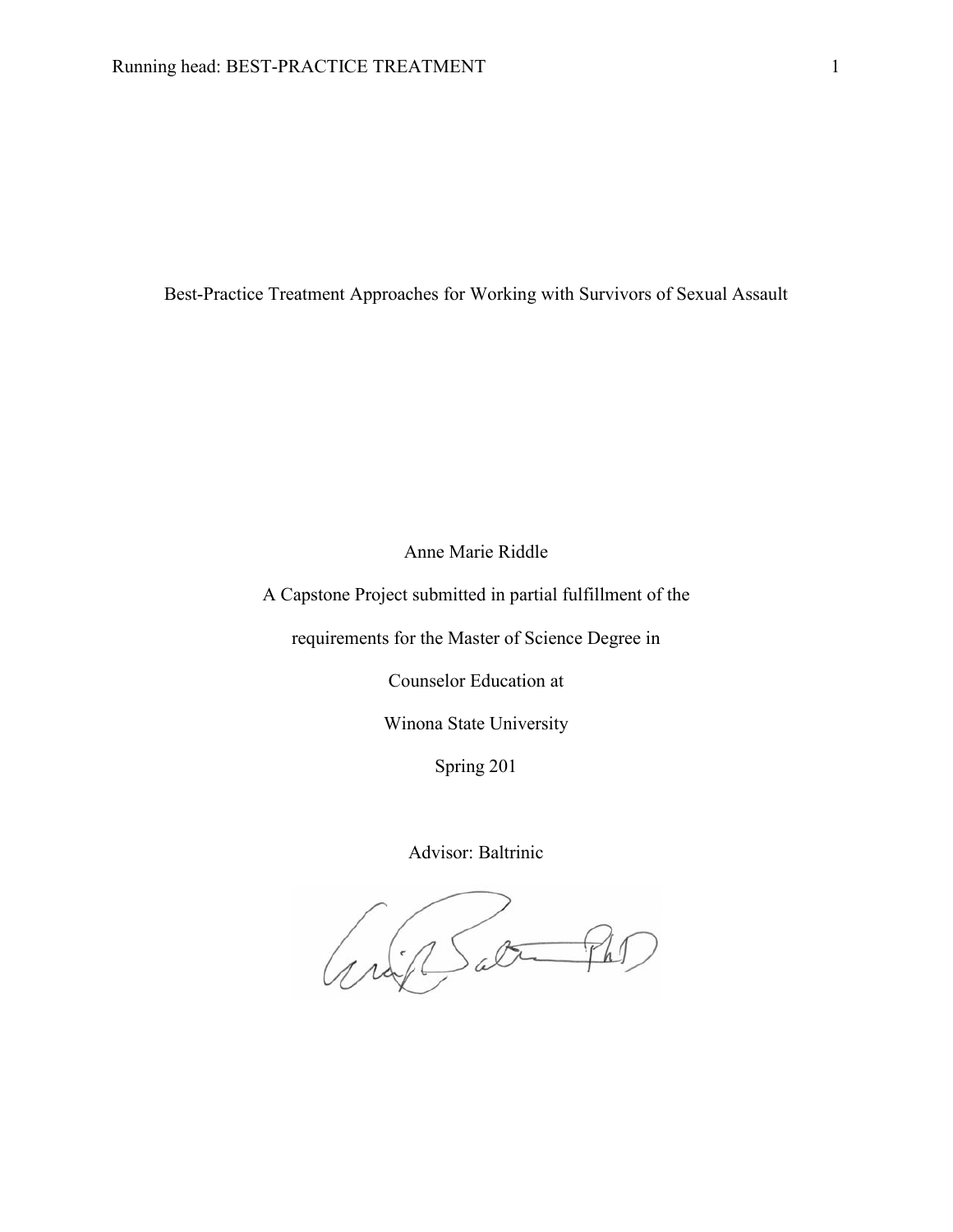## Abstract

This review of the literature on the effectiveness of treatment approaches used for survivors of sexual assault identified several best practice approaches for working with this population. The peer reviewed literature examined in the current research was found in the Education Resource Information Center (ERIC), PsychInfo, and PsychArticle databases through Winona State University. Several evidence-based practices including cognitive-behavioral approaches, emotion-based approaches, eye movement desensitization and reprocessing (EMDR), art therapy, and mindfulness-based approaches are outlined. Cognitive-behavioral approaches, emotion-based approaches, and EMDR were among the most effective approaches for working with survivors of sexual assault, while exposure therapy, art therapy mindfulness-based approaches were ultimately found to be less effective.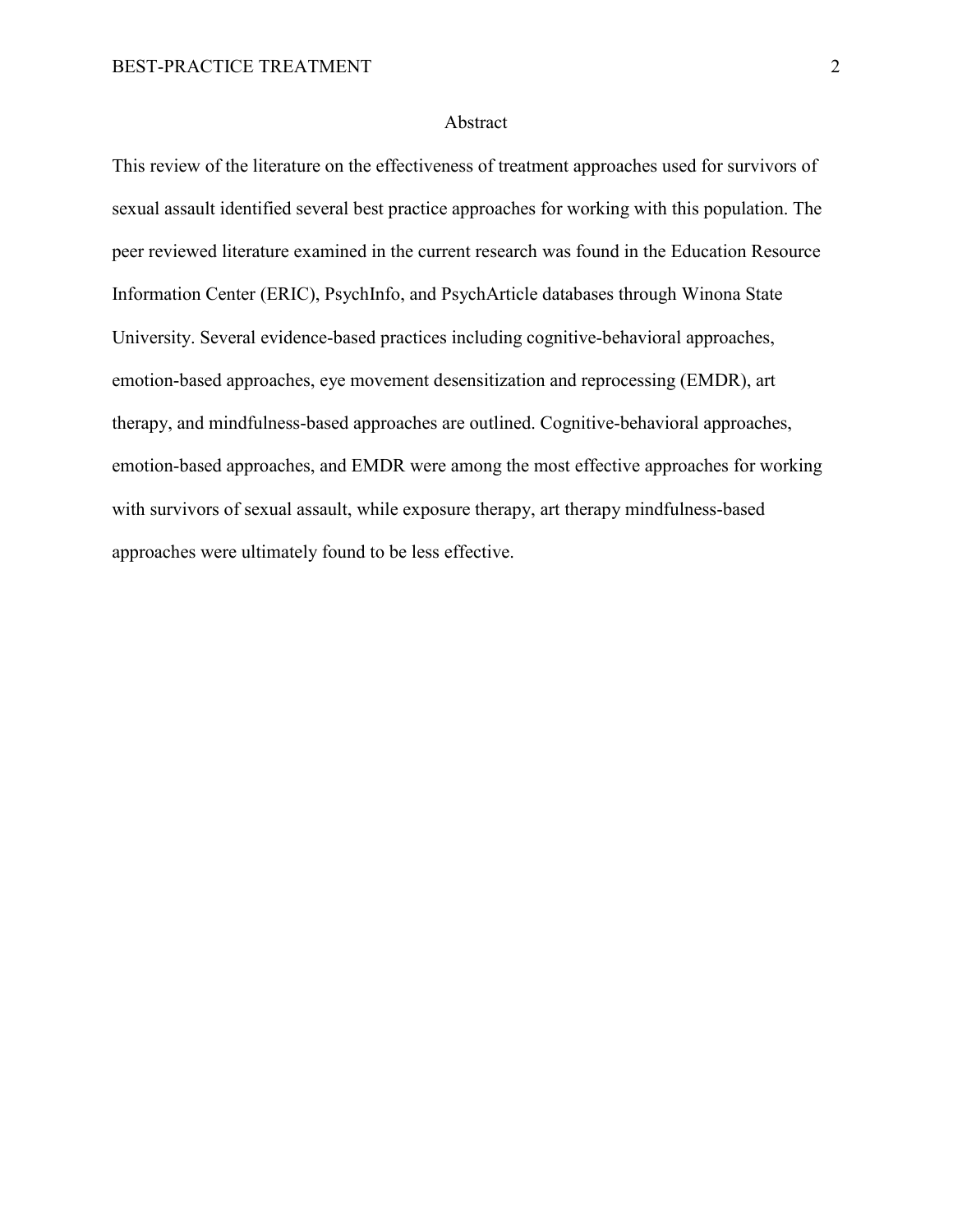## Contents

| Defining Eye Movement Desensitization and Reprocessing15 |  |
|----------------------------------------------------------|--|
|                                                          |  |
| Treatment After Time Has Elapsed Since Traumatic Event16 |  |
|                                                          |  |
|                                                          |  |
|                                                          |  |
|                                                          |  |
|                                                          |  |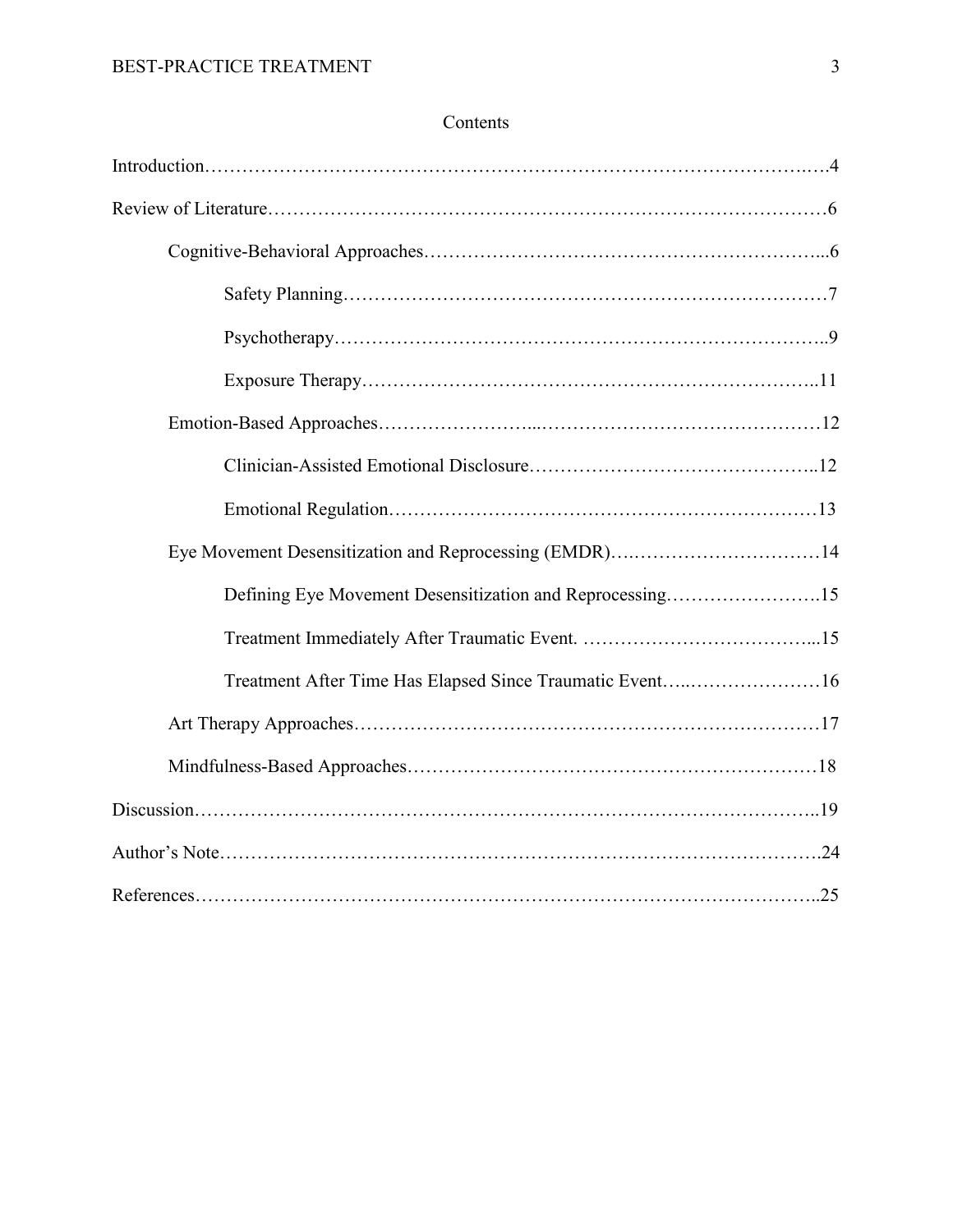## **Introduction**

The United States Department of Justice (2017) defines sexual assault as unconsented sexual contact or activity to include attempted or forced sexual intercourse or sodomy, fondling, child molestation, and incest. Sexual assault is any unwanted sexual activity, and can negatively impact an individual's physical and psychological health. Survivors of sexual assault will be defined in the current research as individuals who have experienced the trauma of sexual assault at any time throughout their life. Sexual assault can fall under the umbrella of interpersonal violence, domestic violence, or violence perpetrated by a stranger. Saltzman, Matic, and Marsden (2013) explained that sexual assault can occur through the perpetrating of emotional and physical violence, which results in emotional, physiological, and cognitive consequences for the person being abused. Survivors of sexual assault have been found to develop a variety of physical and psychological problems, including posttraumatic stress disorder, depressive disorders, anxiety-related disorders, and somatic symptoms (Bonomi, Anderson, Rivara, & Thompson, 2007; Carper et al., 2015; Kimerling & Calhoun, 1994). Helping individuals reduce, manage, and treat the negative impacts of sexual assault is within the scope of practice for mental health counselors. There is a variety of evidence-based treatment options for working with survivors of sexual assault; however, controversy exists in the perceived effectiveness of these treatments by both survivors and practitioners (Starzynski & Ullman, 2014; Ullman, 2014).

Ullman (2014) found that both treatment orientations and perceptions of sexual assault influenced therapists work with survivors of sexual assault. As evidence has supported the importance of treatment orientations for working with survivors of sexual assault, researching evidence of best treatment approaches also becomes important. Although the counseling field is equipped with a variety of different approaches for helping this population, best treatment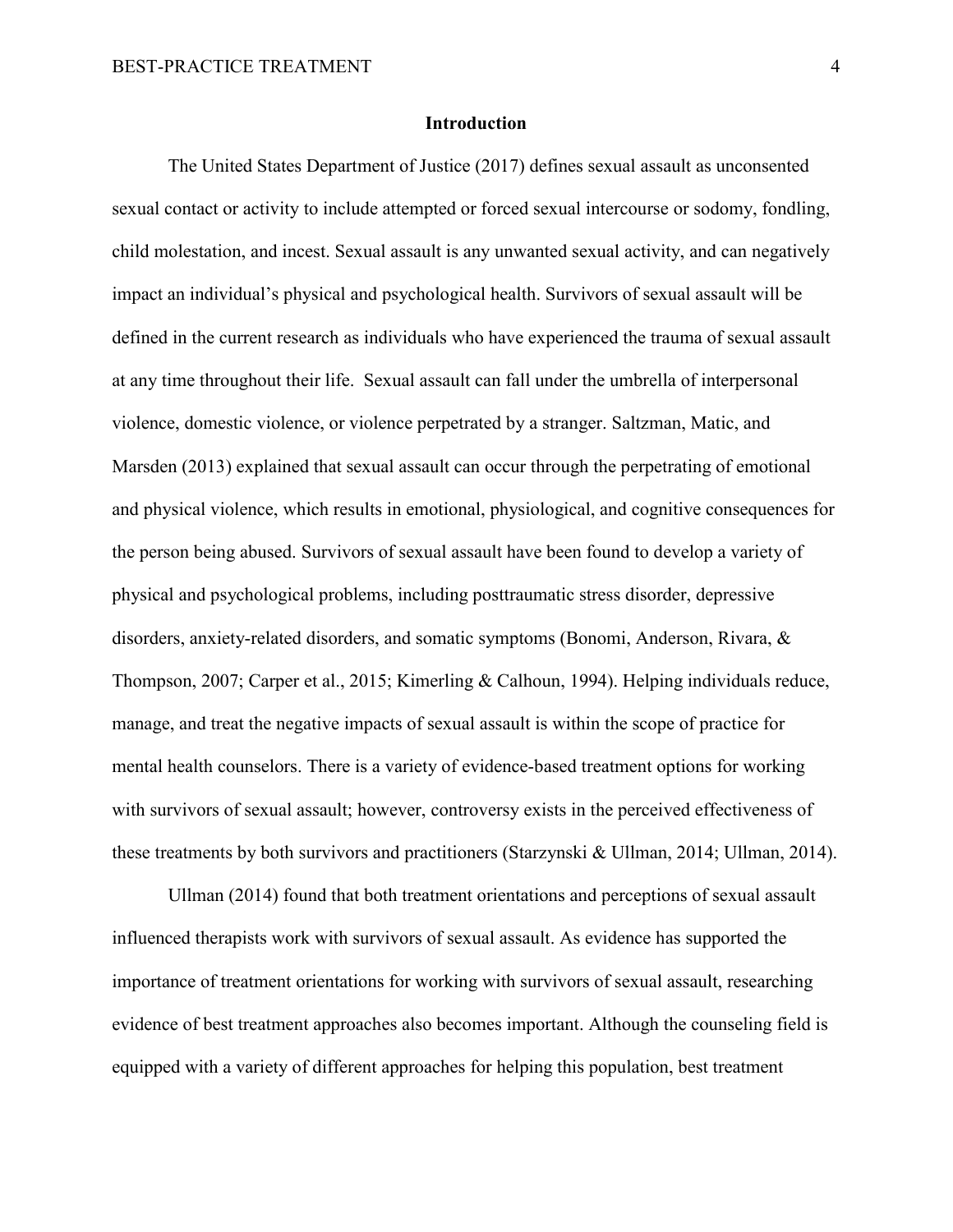## BEST-PRACTICE TREATMENT 5

practices are still widely debated. Ullman (2014) found that therapists differed in their perceptions of the best approaches to take when working with survivors of sexual assault. While some therapists agreed that emotional engagement was essential in working with this population, others indicated that an objective approach to therapy was necessary (Ullman, 2014). The professional judgments of mental health practitioners will be necessary to finding best-practice treatment approaches for working with survivors of sexual assault.

An additional necessity in finding the most effective interventions for survivors of sexual assault will be the perceived helpfulness of individual's receiving the help. Understanding the perceptions of survivors of sexual assault on perceived treatment helpfulness can aid the counseling profession in finding best practices for working with this population. Starzynski and Ullman (2014) found that women who experienced assault by a stranger, who felt blamed by social supports, or who felt restricted in their influence of their own treatment, perceived mental health professionals as unhelpful. Subsequently, survivors of sexual assault who experienced less victim blaming reactions and felt that they had some control in their treatment, perceived mental health professionals as helpful (Starzynski & Ullman, 2014).

The current research aims to explore the effectiveness of approaches used to prevent sexual assault from reoccurring and treat survivors who have experienced sexual assault. A comprehensive review of literature on cognitive-behavioral interventions, emotion-based interventions, eye movement desensitization and reprocessing (EMDR), art therapy, and mindfulness will be examined to determine the most effective ways to treat symptoms associated with sexual assault. The cognitive-behavioral approaches examined in the current research include safety planning, psychotherapy, and exposure therapy. Cognitive-behavioral therapy involves using interventions that integrate connections between cognitions, behaviors, and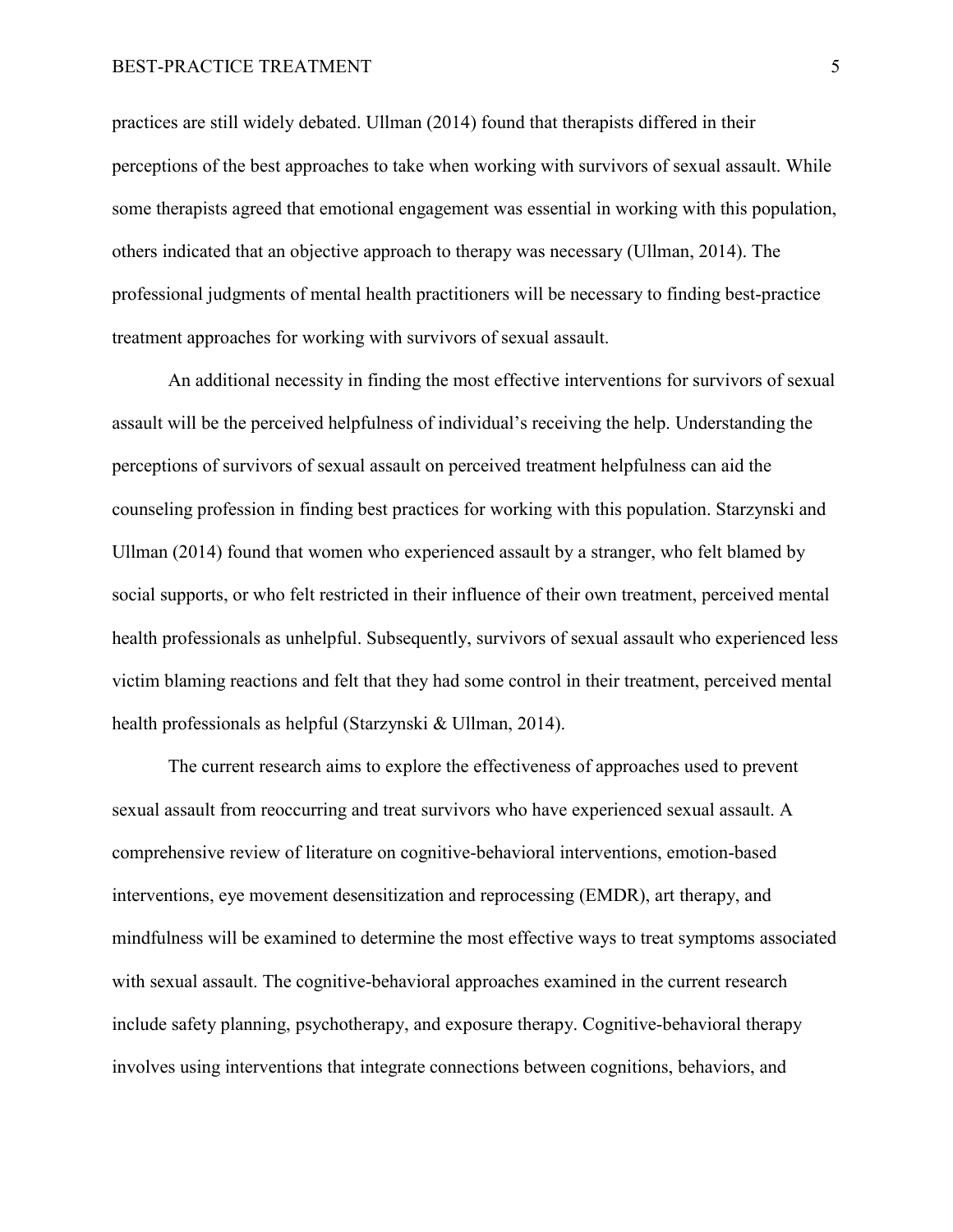emotions to produce positive therapeutic outcomes (Taylor & Harvey, 2009). The emotionalbased approaches explored in the current research include clinician-assisted emotional disclosure and emotional regulation interventions. Emotional-based approaches focus on the processing of emotional experience and integrating interventions that help individuals cope with emotions (Cohen, 2008). EMDR is an evidence-based approach for treating trauma using an eight-phase model and bilateral stimulation (Shapiro, 2012). EMDR can be conducted through a cognitivebehavioral framework or by using a processing approach. For the purpose of the current study, EMDR will be considered as its own category of intervention. The final two approaches examined in the current research are art therapy and mindfulness-based approaches. Art therapy is the use the use of therapeutic expression through art that allows individuals to process in a creative way (Saltzman et al., 2013). Mindfulness-based approaches focus on the here-and-now using awareness, meditation, and relaxation interventions (Hill, Vernig, Lee, Brown, & Orsillo, 2011).

## **Review of Literature**

## **Cognitive-Behavioral Approaches**

 Safety planning techniques, psychotherapy, and exposure therapy will be examined as cognitive-behavioral approaches to working with survivors of sexual assault. Safety planning is a key aspect of working with any population, but is particularly important for survivors of sexual assault who may be at higher risk for experiencing interpersonal violence. Psychotherapy is a commonly used method of providing cognitive-behavioral therapy, while exposure therapy is a more controversial treatment approach for survivors of sexual assault. Examining each of these approaches is important for understanding best treatment for working with survivors of sexual assault.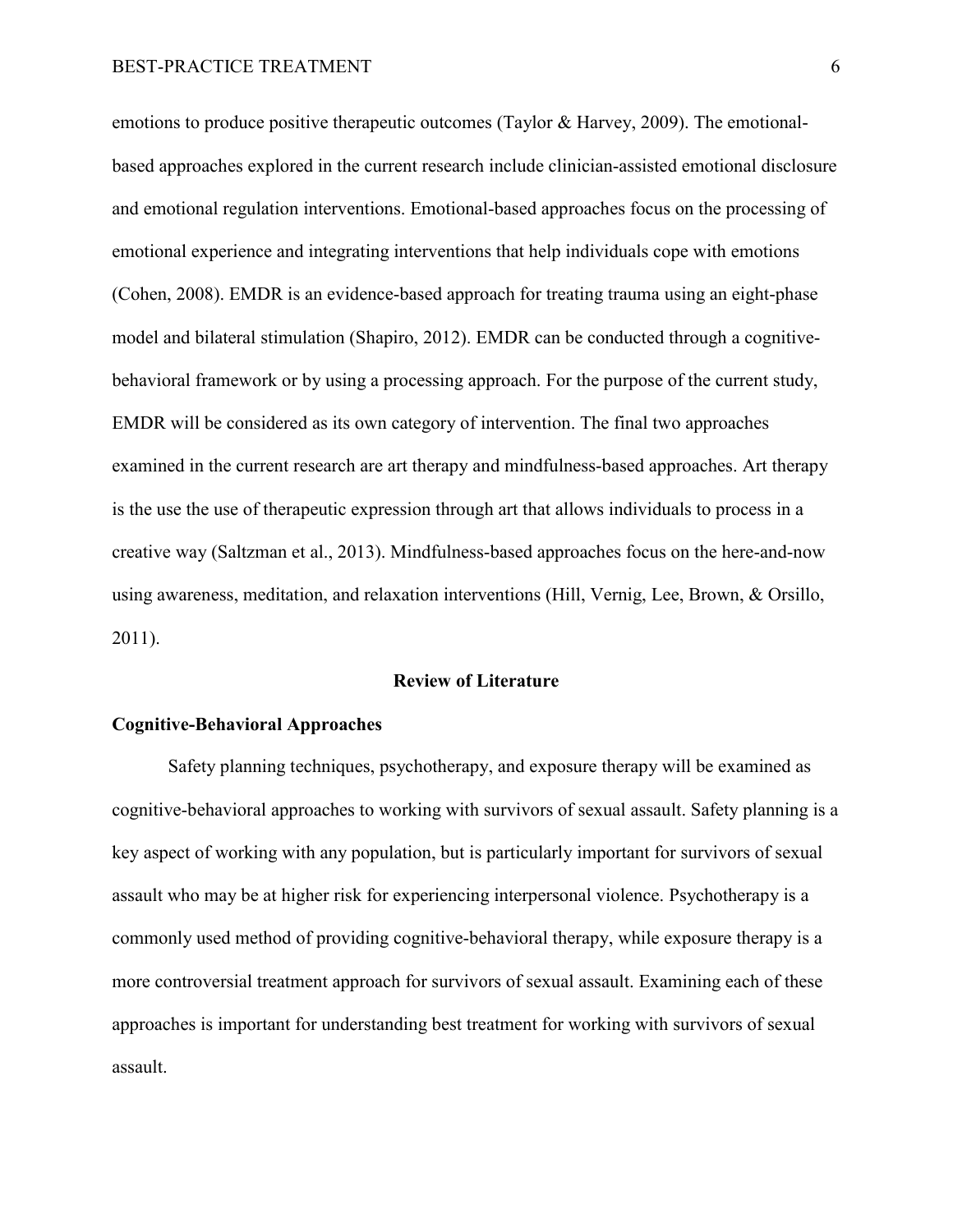**Safety planning.** Ensuring safety is an important aspect of working with clients no matter what they are presenting to counseling for. Incorporating safety planning into counseling sessions with survivors of sexual assault serves to ensure their safety in the moment and also help them be safe when they leave the session. When a client's safety is in questions, it is important for mental health professionals to understand the best ways to help them. Parker and Gielen (2014) conducted a systematic study which explored the most common safety strategies women use when experiencing intimate partner violence, and the perceived effectiveness of the strategies. The research yielded six main categories of safety strategies including safety planning, formal and informal networking, use of legal means, placating, and resistance (Parker & Gielen, 2014). The strategies that were perceived most effective were asking for help from a friend, family member, or healthcare provider such as a nurse, doctor, or therapist (Parker & Gielen, 2014). For counselors, this data highlights of the importance of helping clients expand their social support networks when they are at high risk of domestic violence, interpersonal violence, or sexual assault.

Parker, Gielen, Castillo, Webster, and Glass (2016) reported similar findings when conducting research on the most commonly used safety strategies used by women survivors of interpersonal violence. The most commonly used strategies included talking with family or friends, utilizing police involvement, and keeping money and important paperwork hidden from the abuser (Parker et al., 2016). These strategies may be most commonly used as they are the most available and thought of strategies to engage in by survivors, either in the moment of abuse or when planning ahead. It is the responsibility of counselors to expand on options that survivors have when experiencing violence. Seeking help from advocacy agencies, having an escape plan, and removing weapons from the home were reported the least commonly used safety strategies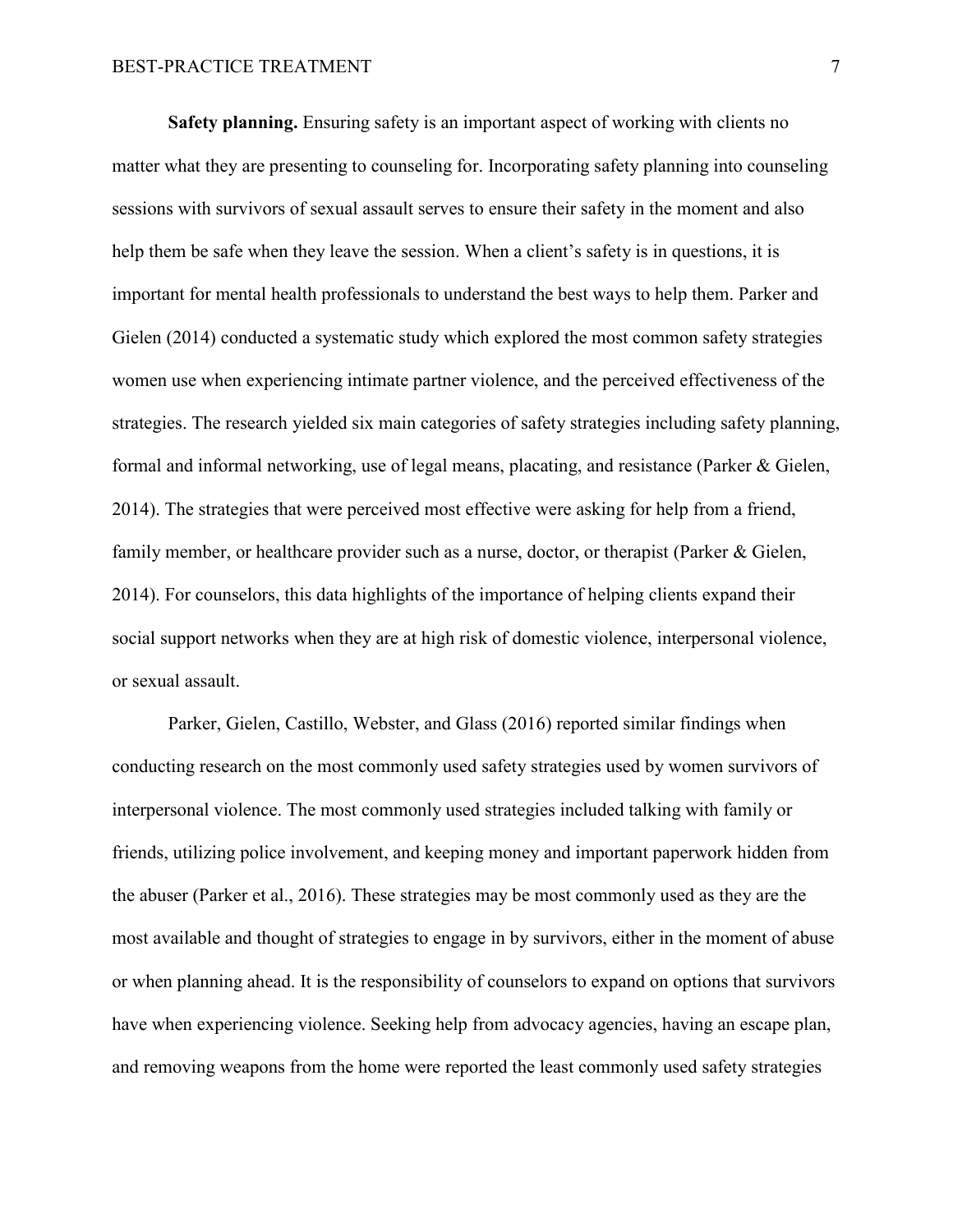among survivors (Parker et al., 2016). Despite these strategies being the least commonly used, they may still be effective in ensuring client safety. A reason these strategies are not being utilized could be because clients are less aware of them in moments of violence. Counselors can help clients utilize these resources by discussing them in session and discussing the practicality of using them outside of session.

It is also important for counselors to know which safety strategies are least effective, so discussions can be had with clients about what might put them at increased risk of violence. Parker and Gielen (2014) found that the least effective safety strategy used was resistance, as this strategy involves direct confrontation and often puts individuals at increased risk. Resistance can be defined by direct physical confrontation including fighting back, using a weapon, and refusing the abusers demands (Parker & Gielen, 2014). Additionally, despite reaching out to social supports being the one of the most effective strategies, a majority of women indicated that they benefited very little from calling the police or involving the criminal justice system (Parker  $\&$ Gielen, 2014). With variance amount safety strategies used and effectiveness of safety strategies, it can be challenging to know what would work best for clients. A useful way to ensure client safety knowing that not all strategies will be effective, is to arm them with a variety of strategies. Parker and Gielen (2014) reported that almost all women in the study reported using at least two or more safety strategies when protecting themselves from intimate partner violence. Parker et al. (2016) deduced that there is no one strategy or set of strategies that will work for every woman in every situation, but that women can use more than one strategy because of this. It is the job of counselors to help clients develop a variety of strategies, so their strategy sets can be comprehensive enough to work for them in multiple situations.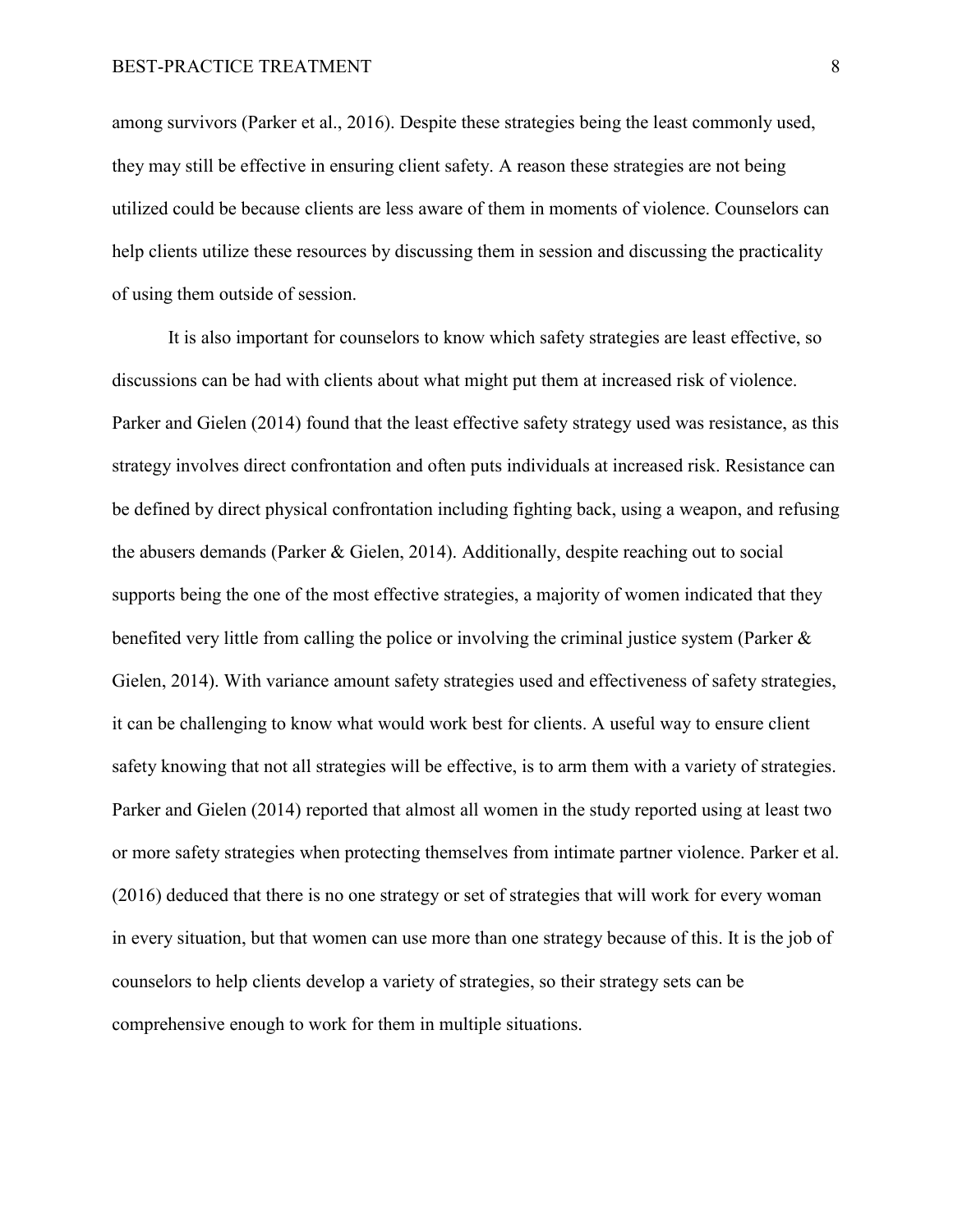**Psychotherapy.** Psychotherapy through a cognitive-behavioral framework involves an elective use of interventions that focus on the interaction between thought, behaviors, and emotions. Using cognitive-behavioral psychotherapy for survivors of sexual assault can help address the negative self-talk, cognitive distortions, and maladaptive behaviors that may be symptomatic of the trauma. Cognitive-behavioral approaches to therapy have been proven effective in reducing and treating symptoms experienced by survivors of sexual assault (Taylor & Harvey, 2009; Vickerman & Margolin, 2009). Taylor and Harvey (2009) conducted a study that examined the impacts of cognitive-behavioral psychotherapy for survivors of sexual assault, and found that it produced significantly higher beneficial outcomes than no therapy at all. As cognitive-behavioral psychotherapy has been shown to help survivors of sexual assault, it is important for counselors to know how to implement it.

When examining outcome trends of cognitive-behavioral psychotherapy, short-term, intensive therapy yielded more favorable results than long-term therapy (Taylor & Harvey, 2009). Short-term, intensive therapy can be defined as meeting with the client for one hour at the rate of two sessions per week for five to eight weeks (Taylor & Harvey, 2009). In addition, when therapy was either semi-structured or structured, it produced more beneficial outcomes than unstructured approaches (Taylor & Harvey, 2009). It was noted that homework was also a contributing factor for cognitive-behavioral psychotherapy success rates (Taylor & Harvey, 2009). A combination of short-term, intensive, and semi-structured therapy with the incorporation of homework is an effective approach to working with survivors of sexual assault (Taylor & Harvey, 2009). Among this combination of characteristics that increases the effectiveness of treatment using cognitive-behavioral psychotherapy, rapport building is always at the center for effective treatment.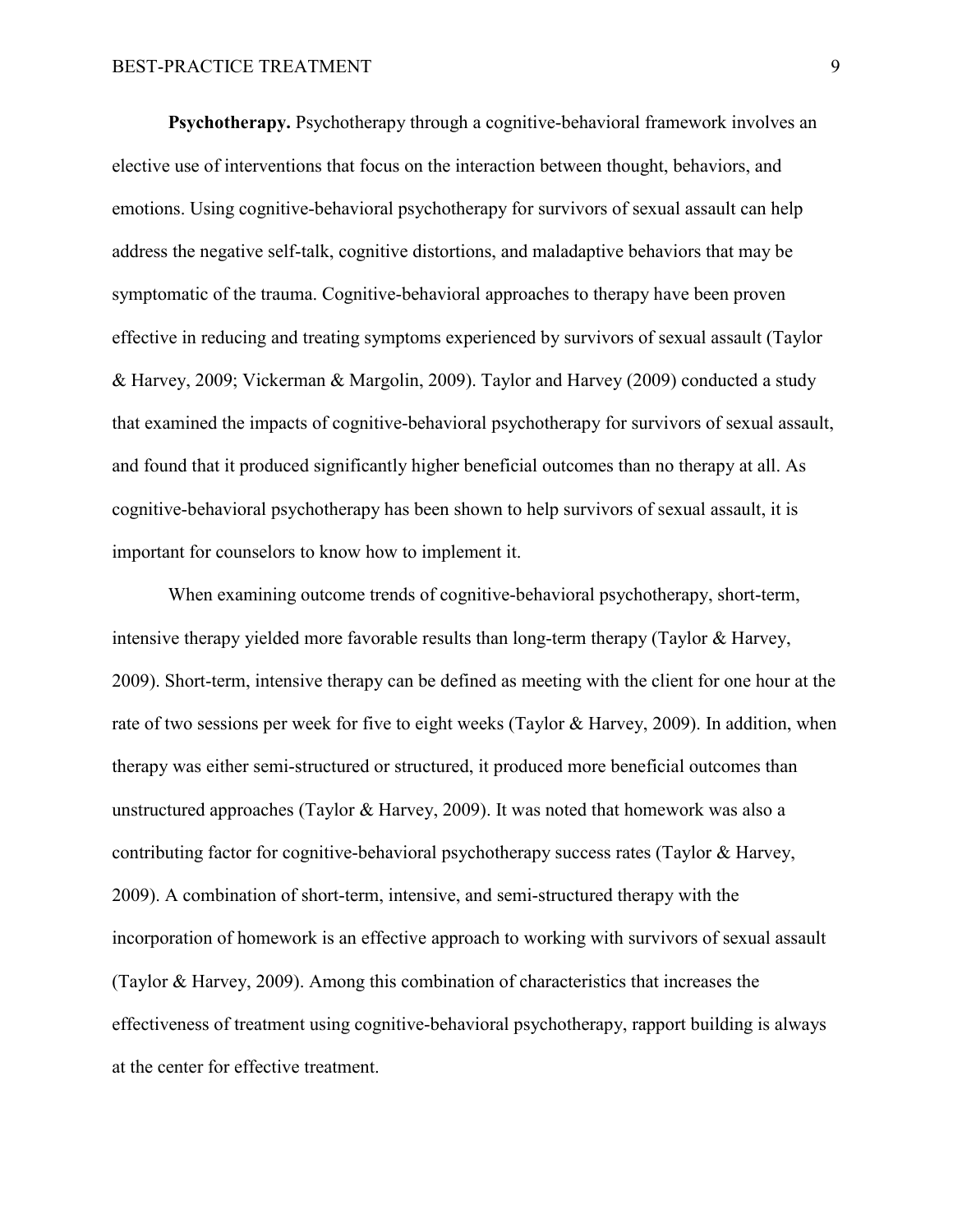Rapport building in therapy is essential in establishing a positive working relationship with a client. Horvath, Fluckiger, Del Re, and Symonds (2011) described rapport building as the therapeutic alliance, and reported that it can be a gage of how successful the counselor and client will work together. The benefits of building a strong therapeutic alliance include better collaboration between counselor and client, which can prevent of dropout rates and facilitate positive treatment outcomes (Horvath et al., 2011). Rapport building is a continual process throughout the counselor-client alliance, and can be strengthened with specific techniques. Counselors can establish a strong therapeutic alliance by collaborating with a client to better understand their needs and expectations of therapy (Horvath et al., 2011). Therapists can also facilitate a strong alliance by responding to the client without defensiveness, hostility, and negativity (Horvath et al., 2011). This directly aligns with the idea that survivors of sexual assault report more benefit from health care providers when they have an active role in their treatment decisions (Starzynski & Ullman, 2014).

Along with the many techniques counselors can use to establish a strong therapeutic alliance, there are also some influences that could negatively impact the counselor-client relationship. Horvath et al. (2011) expressed two main warnings for therapist to be aware of regarding the therapeutic alliance. The first being that therapists tend to misjudge the clients' experience of the alliance, and the second being that the strength of the alliance can fluctuate over time (Horvath et al., 2011). When counselors judge the clients' experience of the therapeutic alliance, incorrect assumptions can be made. It is important for counselors to continually check in with the client regarding the relationship to more accurately understand their perceptions of therapy. With more accurate information of the clients' perceptions, a counselor can better address the concerns and subsequently strength the therapeutic alliance. A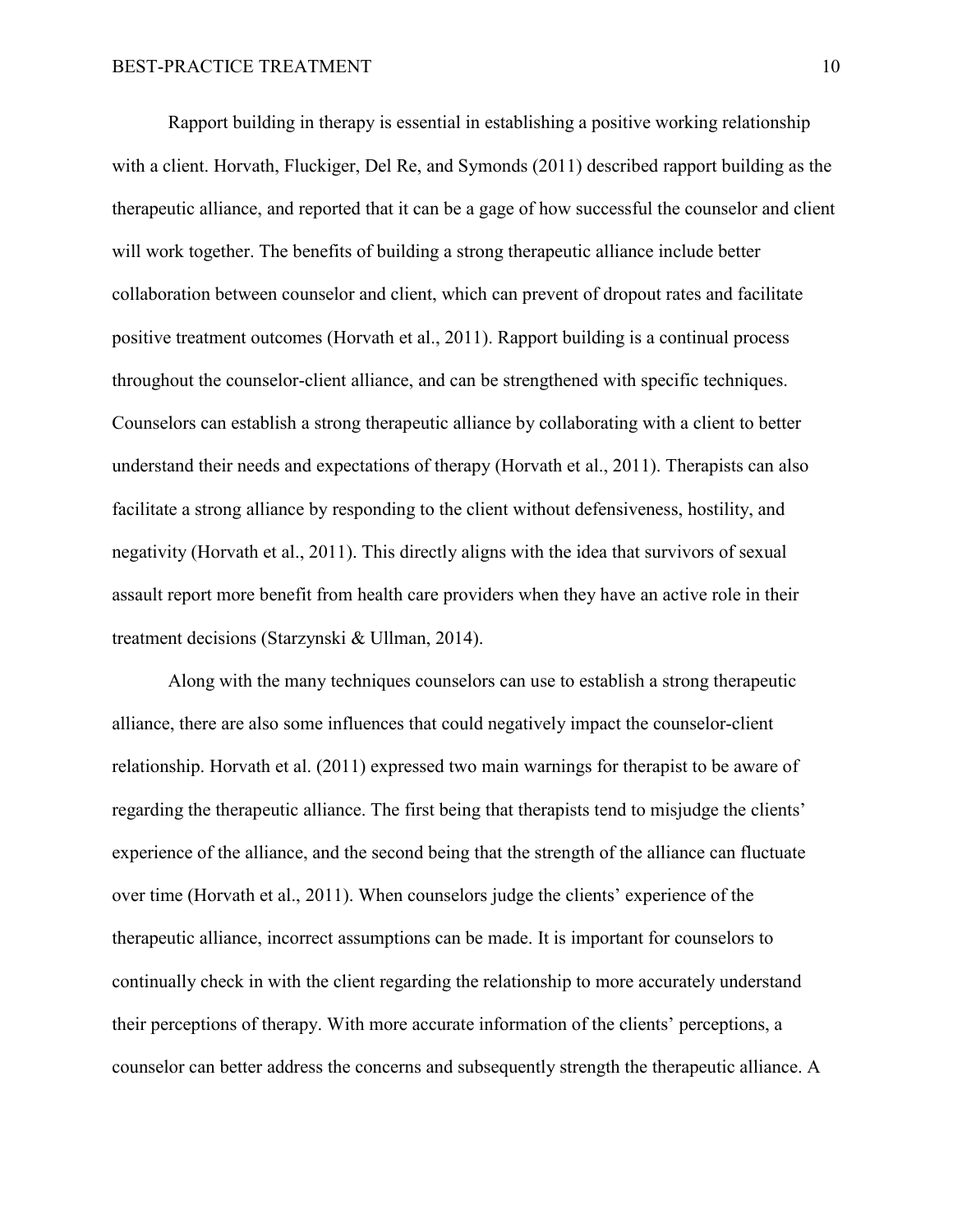counselor should also be aware of the fluctuation of the alliance and how it impacts the working relationship. Being aware of fluctuation stemming from counselor bias, transference or countertransference, or challenging therapeutic work can impact the counselor's decision on how best to address the therapeutic alliance.

**Exposure therapy.** Exposure therapy involves reducing mental health symptoms by helping clients confront fears they have developed (American Psychological Association, 2018). The goal of the therapy is to reduce debilitating symptoms associated with certain stimuli in an individual's environment. With survivors of sexual assault, this may entail reintroducing the survivor to the place of the attack to reduce the negative symptoms associated with the location. This may be particularly helpful for survivors who were attacked in their home or work environment and have to continue residing there. Exposure therapy can be achieved using cognitive-behavioral techniques such as in vivo exposure, imaginal exposure, virtual reality exposure, interoceptive exposure, flooding, systematic desensitization, habituation, or extinction (American Psychological Association, 2018). Becker, Zayfert, and Anderson (2004) found that exposure therapy is not commonly used to treat posttraumatic stress disorder, but argued that it may still be helpful in treating symptoms of anxiety related to the trauma.

Becker et al. (2004) surveyed 207 psychologists to better understand their use of exposure therapy for working with patients experiencing posttraumatic stress disorder. The results of the survey found that less than a quarter of the 207 psychologists utilize exposure therapy when working with patients who have posttraumatic stress disorder (Becker et a., 2004). Becker et al. (2004) attributed these results partially to the fact that a majority of psychologists surveyed did not have formal training in exposure therapy. Since exposure therapy may be useful in treating symptoms associated with trauma, becoming trained in the approach may encourage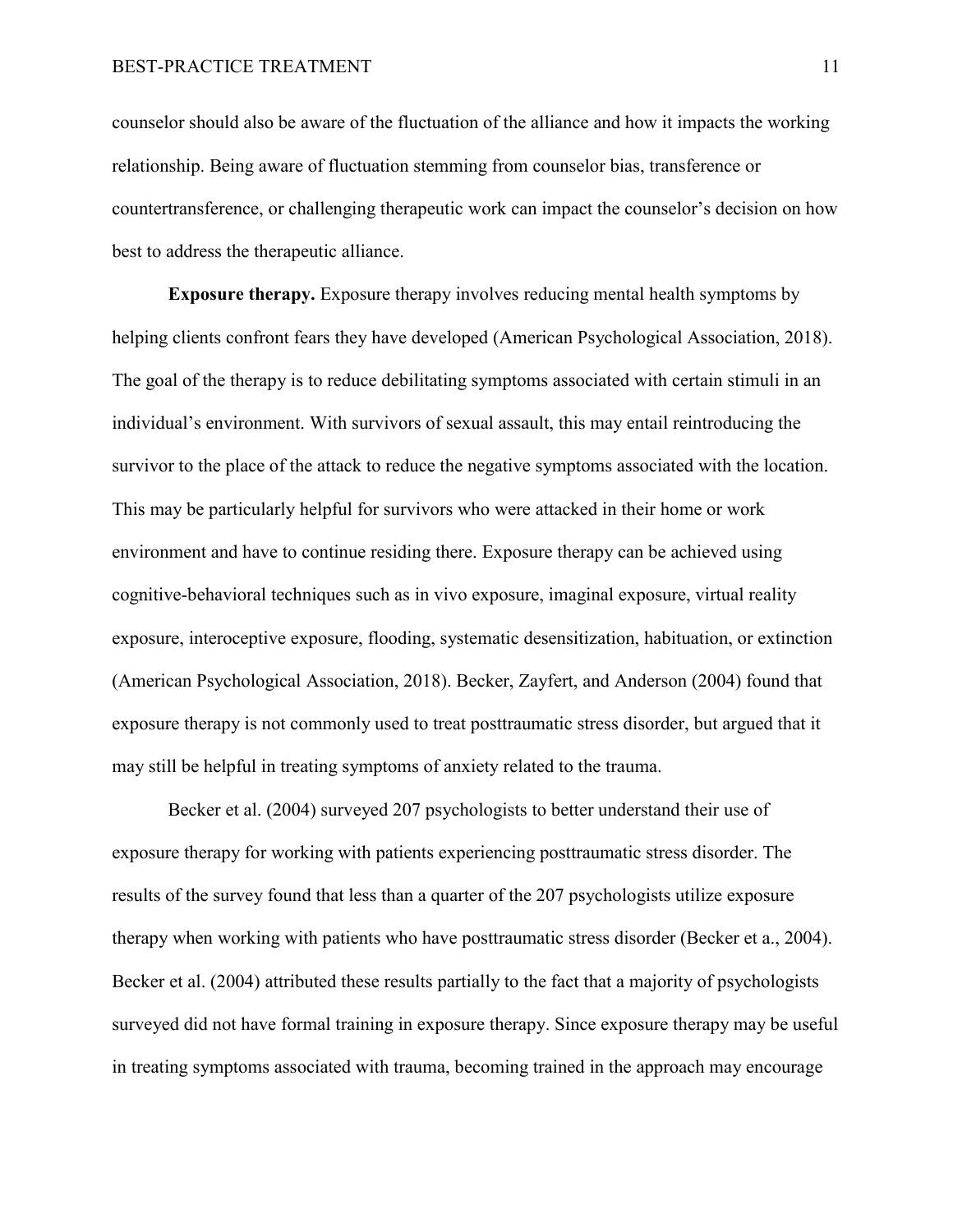more counselors to use it when working with survivors of sexual assault. An interpretation could also be made that the treatment approach is not commonly used because counselors are utilizing more effective approaches instead. Becker et al. (2004) supported this interpretation with results showing that about half of psychologists would not use exposure therapy on clients with posttraumatic stress disorder despite being trained in it. The main reasons why psychologists did not use exposure therapy with this population, was because they believed it could lead to worsening of symptoms and cause patients to drop out of therapy (Becker et al., 2004).

#### **Emotion-Based Approaches**

The emotion-based approaches reviewed in the current research include clinician-assisted emotional disclosure and emotional regulation. Clinician-assisted emotional disclosure is an approach that aims to help survivors of sexual assault process through their emotions related to the trauma they've experienced. Emotional regulation focuses more on the ability for survivors of sexual assault to cope with their emotional experiences. Both have been used for the treatment of survivors of sexual assault, and are important inclusions for the current research.

**Clinician-assisted emotional disclosure.** The practice of emotional processing is an essential component of the therapeutic process when engaging in emotion-based therapeutic approaches. Some therapists believe that emotional engagement with survivors of sexual assault is necessary for working with the population (Ullman, 2014). It is the counselor's responsibility to engage in trauma-sensitive and emotionally empathic approaches to helping the client process their emotions related to their experience of sexual assault. Clinician-assisted emotional disclosure is an emotion-based approach to working with survivors of sexual assault that aims to reduce psychological symptoms associated with trauma (Anderson, Guajardo, Luthra, & Edwards, 2010). Anderson et al. (2010) conducted a study that yielded preliminary evidence to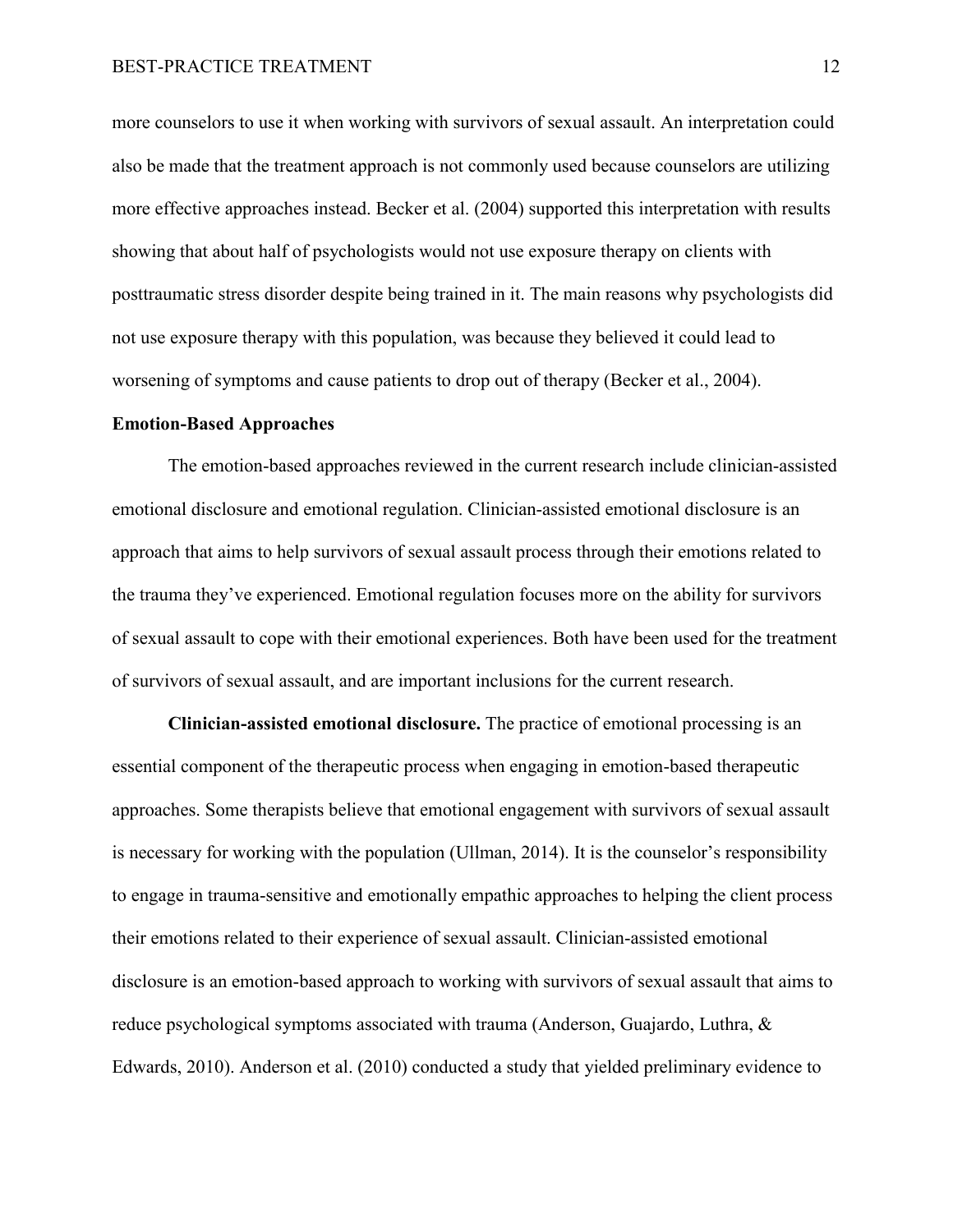support the use of this emotion-focused therapy on reducing distress and avoidance related to posttraumatic stress disorder in survivors of sexual assault. As this approach can be effective in treatment for survivors of sexual assault, it is important for counselors to know how to use it.

The clinician-assisted emotional disclosure approach involves incorporating emotional narratives, emotional focusing, and immediate emotional tracking into therapy (Andersen et al., 2010). Two common techniques within this approach are systemic evocative unfolding and focusing (Anderson et al., 2010). Anderson et al. (2010) defined systematic evocative unfolding as imaginatively stimulating the event, recognizing emotional experiences, and connecting reactions to external memories. Focusing was defined as attending to the event, identifying the experience that elicited emotion, and eliciting a shift in feelings through emotional processing (Anderson et al., 2010). The purposes of these interventions are to gain emotional awareness related to the traumatic experience, and develop emotional relief when confronted with memories (Anderson et al., 2010). When counselors are able to incorporate these emotion-based interventions into therapy, therapeutic emotional processing can help facilitate positive treatment outcomes.

**Emotional regulation.** A key component to addressing emotions in therapy is ensuring that clients are capable of effectively coping with their emotional experiences. Survivors of sexual assault tend to develop emotional dysregulation and maladaptive coping that can lead to increased symptoms of posttraumatic stress (Ullman, Peter-Hagene, & Relyea, 2014). Additionally, Ullman et al. (2014) found that emotion dysregulation was the greatest predictor of the development of posttraumatic stress disorder for women survivors of sexual assault. It is the counselor's job to help their client regulate their emotions through positive coping behaviors, so to reduce the likelihood of posttraumatic stress disorder symptom development. Being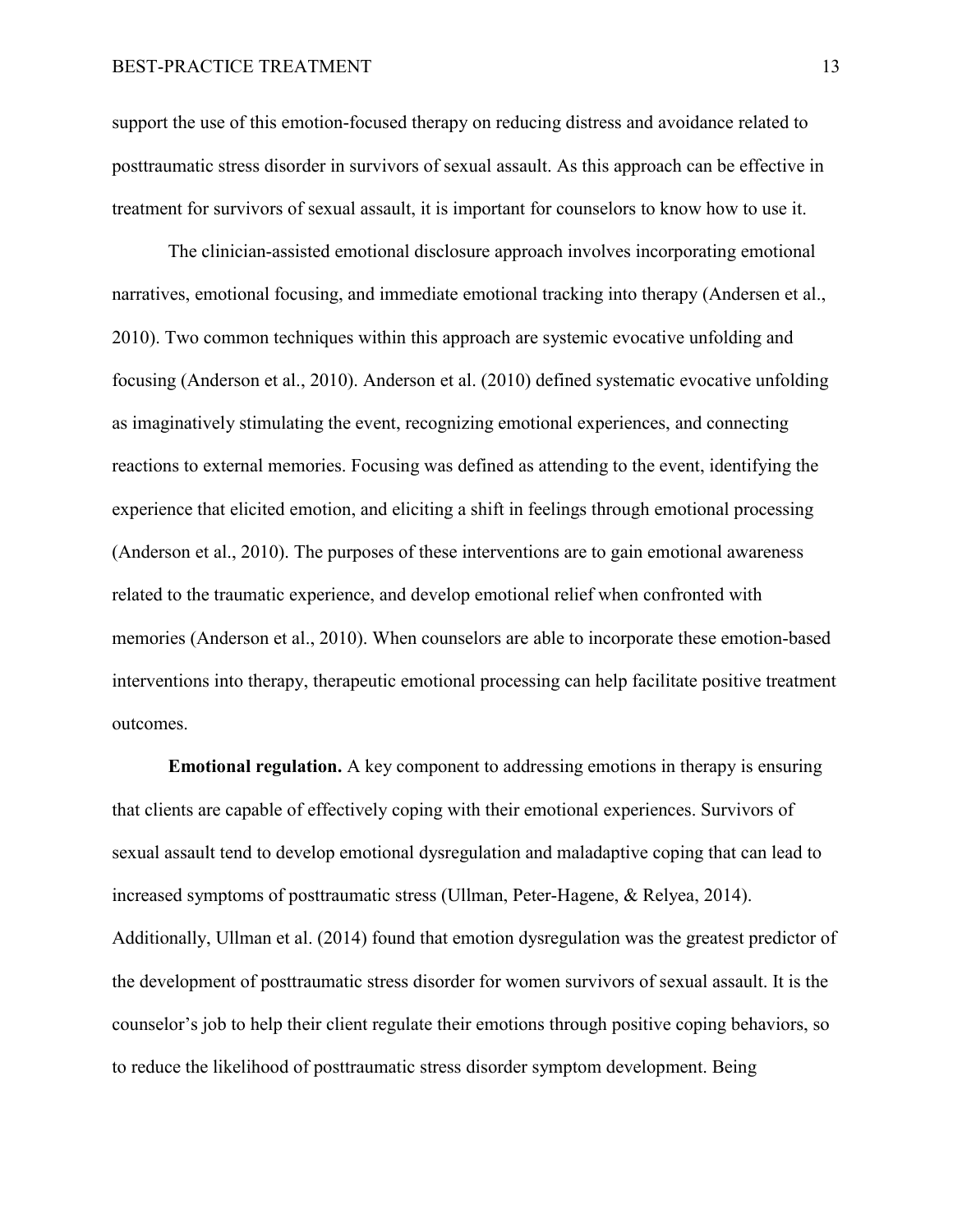intentional in timing for introducing emotional regulation skills is a key component of therapy (Ullman et al., 2014). Cohen (2008) suggested that teaching emotional regulation skills prior to engaging in emotionally challenging therapy is important for working with individuals with posttraumatic stress disorder.

Cohen (2008) also supported the idea that all cognitive-behavioral interventions should be adapted to be considerate of emotional needs. Within the counseling profession, there are many guidelines that counselors can follow to ensure appropriate emotional treatment. Cohen (2008) suggested that counselors can demonstrate emotional empathy, emotion acceptance, and emotional authenticity to create a secure relationship with survivors of sexual assault. This will provide the client with a positive interpersonal experience when they may be used to negative interpersonal experiences. Additionally, counselors can engage in safety planning, suicide assessment, psychoeducation, and empowerment while simultaneously acknowledging the emotional pain of the trauma (Cohen, 2008). Later in therapy, Cohen (2008) suggested that addressing emotional impacts of trauma on interpersonal security and sex-related emotions can be a beneficial approach to the therapeutic process.

## **Eye Movement Desensitization and Reprocessing (EMDR)**

 EMDR is an emerging treatment approach for survivors of trauma, including survivors of sexual assault and domestic violence. As it has been widely used as a treatment approach for survivors of sexual assault, it's inclusion in the current research is necessary. EMDR will be defined, and examined for use immediately after a traumatic incident and after time has elapsed. Examining when and how to use EMDR for treatment of survivors of sexual assault will be reviewed in the current research.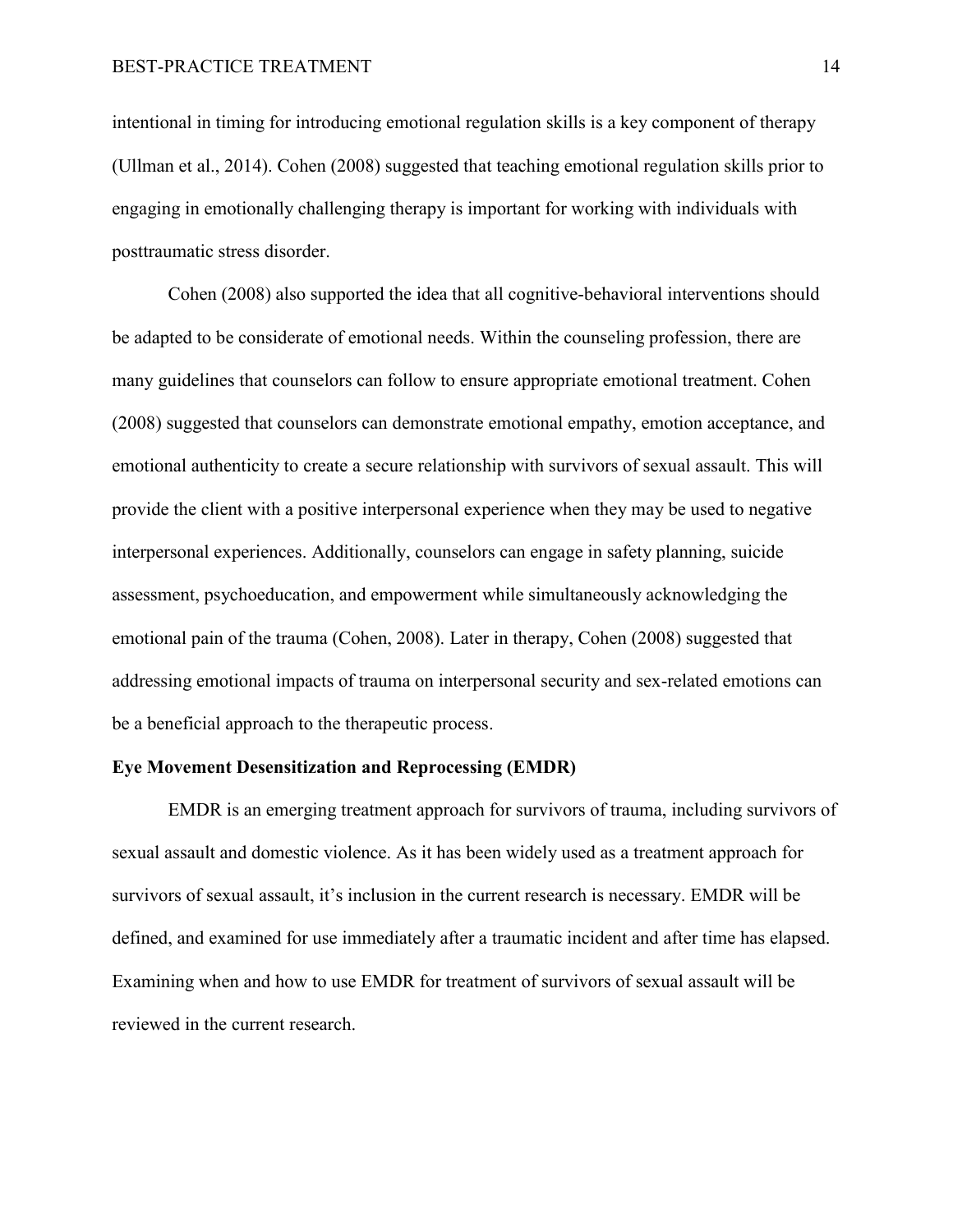**Defining Eye Movement Desensitization and Reprocessing.** EMDR is an evidencebased approach for treating survivors of trauma that is practiced with the theory that past experiences cause present dysfunction and can be treated through reprocessing techniques (Shapiro, 2012). Posmontier et al. (2010) identified the eight phases of EMDR to be (a) history and treatment planning, (b) preparation for treatment, (c) assessment of target memory, (d) desensitization of memory, (e) installation of new beliefs, (f) body scanning, (g) closure, and (h) reevaluation. The developer of EMDR would argue that motivation for treatment, assessing for severity of symptoms, and identifying client strengths as essential components of the approach (Shapiro, 2012). EMDR is a processing technique for the treatment of individuals who are adversely affected by their experience of a traumatic event. This therapy approach can be applied to survivors of sexual assault as sexual assault can be considered a traumatic event. Evidence has shown that EMDR can be effective treatment approach in the immediate aftereffects of trauma, as well as, after time has elapsed since the traumatic event (Posmontier, Dovydaitis, & Lipman, 2010; Shapiro, 2012). As evidence continues to be established to support the effectiveness of EMDR treatment for survivors of trauma, counselors may benefit from having a working knowledge of the practice.

**Treatment immediately after traumatic event.** EMDR has been studied for use immediately after the incidence of trauma and for a prolonged time after the initial traumatic event (Posmontier, Dovydaitis, & Lipman, 2010; Shapiro, 2012). Symptoms related to sexual assault and trauma can vary based on time elapsed from the incident; therefore, counselors should be familiar with using appropriate interventions in different circumstances. Shapiro (2012) indicated goals of treatment immediately after an incident of trauma should focus primarily on calming the survivor, reducing initial distress, and communicating needs. By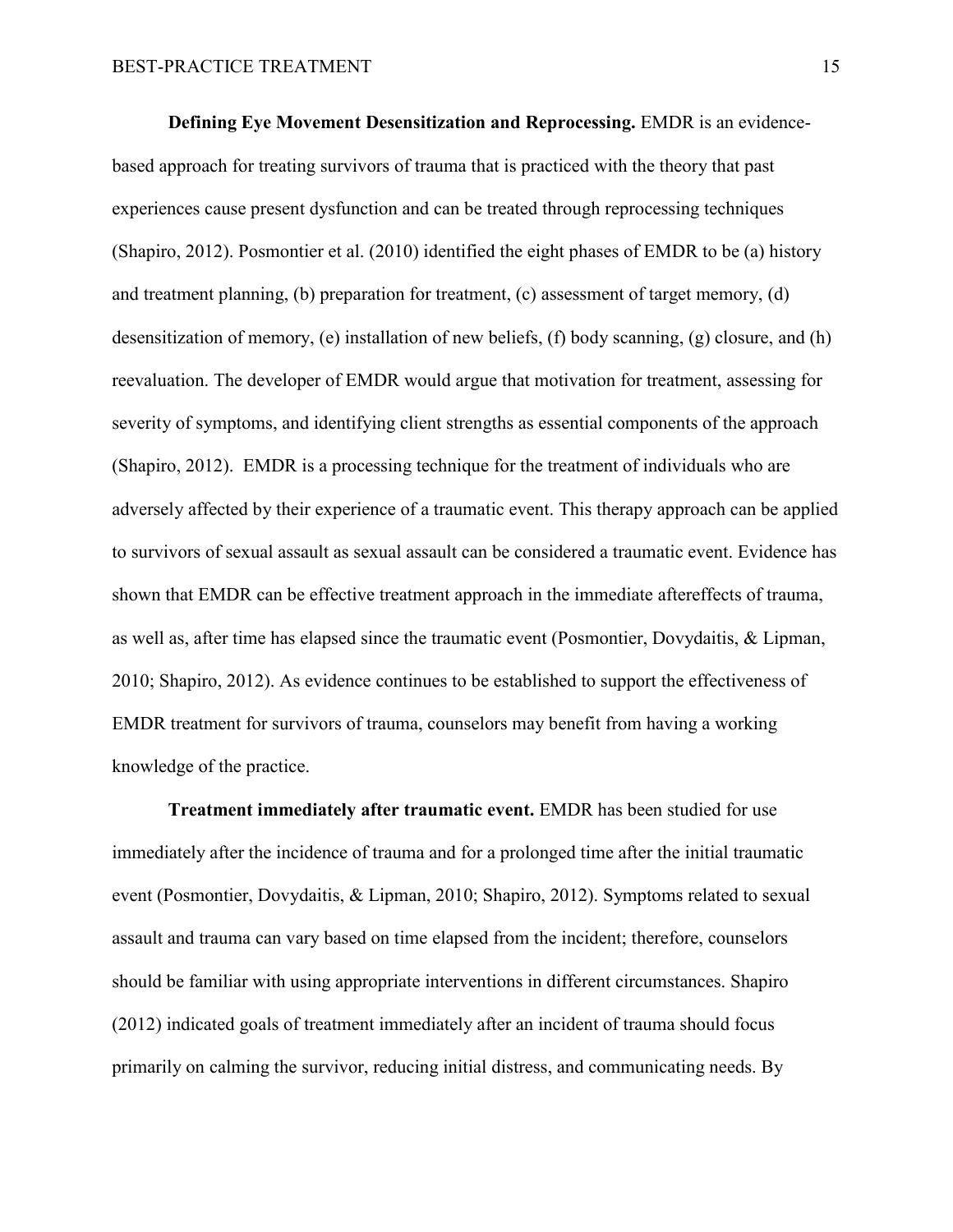#### BEST-PRACTICE TREATMENT 16

addressing these goals, a counselor should expect to see a reduction in the duration, intensity, and amount of acute symptoms related to the trauma (Shapiro, 2012). Although the use of EMDR has been shown to be effective as a brief, immediate intervention for survivors of trauma, there are still some concerns regarding the practice.

Shapiro (2012) explained that some of the early symptoms that occur after trauma are a normative response to the incident, and thus should not be suppressed. It is important for counselors to understand the initial impact of a sexual trauma, and work appropriately to address rather than suppress emotional response. Additionally, the importance of client safety and therapeutic alliance are not lost in this treatment approach. Shapiro (2012) determined that the best-practice EMDR interventions for working with individuals immediately after an incident of trauma also include safety planning, calming the survivor, reestablishing a community efficacy and connectedness, and instilling hope. The components of safety planning and calming connectedness in EMDR reflects the effectiveness of integrating both cognitive-behavioral and emotion-based approaches.

**Treatment after time has elapsed since traumatic event.** As symptoms develop and evolve, the body and mind find creative ways to cope with them. Some ways of coping are healthier than others; for example, engaging in therapy versus using substances to suppress symptoms. As time elapses and symptoms and coping evolve, so should the way counselors utilize treatment approaches. In the case of EMDR, treatment becomes more extensive when the traumatic event is no longer recent. Additional components of EMDR that are used after time has passed since the traumatic event include identifying a target image, becoming aware of negative and positive cognitions, assessing emotional disturbance, becoming aware of body sensations, and engaging in bilateral stimulation (Posmontier et al., 2010). The treatment of posttraumatic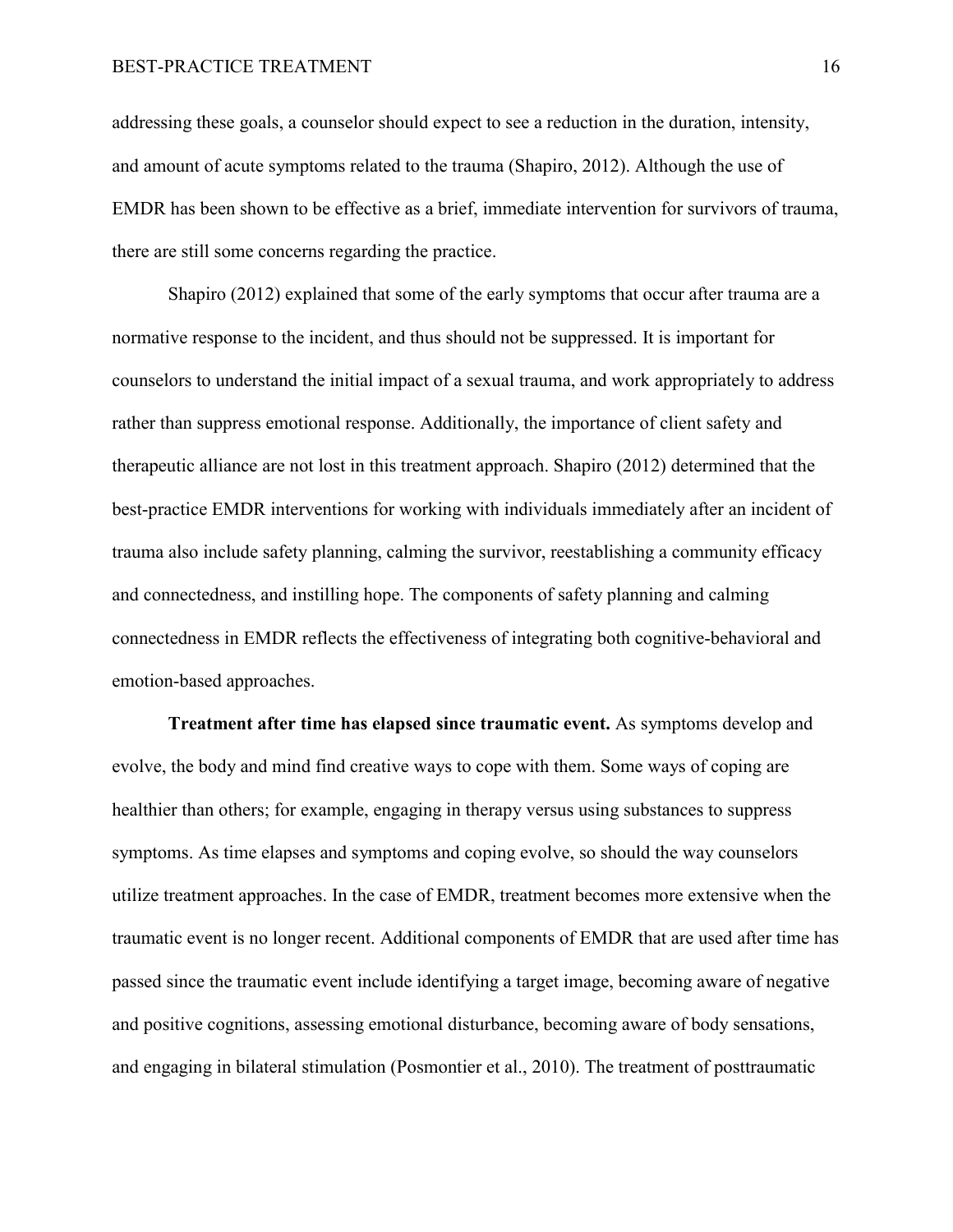stress disorder can be successful when the eight phases of EMDR are completed using the essential components of the approach (Posmontier et al., 2010; Shapiro, 2012). EMDR is a successful therapeutic treatment in helping survivors of trauma gain a sense of control and selfesteem for both acute and chronic forms of posttraumatic stress disorder (Posmontier et al., 2014).

## **Art Therapy Approaches**

Art therapy involves creative expression in the therapeutic setting using techniques such as painting, drawing, playing music, and others. The purpose of art therapy can be to creatively release emotions and process through issues using mediums other than solely speech. Saltzman et al. (2013) explained that an art therapy approach to working with survivors of sexual assault serves has a supportive, non-threatening environment for survivors to engage in therapeutic body and mind work. Additionally, art therapy can be helpful in highlighting mistaken beliefs, encouraging courage and insight, and facilitating positive relationships (Saltzman et al., 2013). Highlighting and modifying mistaken can be beneficial to survivors of sexual assault who may have develop cognitive distortions as a result of their trauma. Regaining courage and establishing more positive relationships may also be particularly beneficial to survivors who have lost their self-confidence and feelings of safety in other relationships. The therapeutic goals of art therapy align with the experiences of survivors of sexual assault, suggesting that it would be an appropriate treatment approach for the population.

In addition to art therapy being beneficial on its own, there is also evidence to support its use with cognitive-behavioral approaches (Becker, 2015). Becker (2015) conducted a piolet study to assess the usefulness of integrating art into cognitive-behavioral group therapy for adult survivors of sexual assault. When individual engaged in nine weeks of group therapy that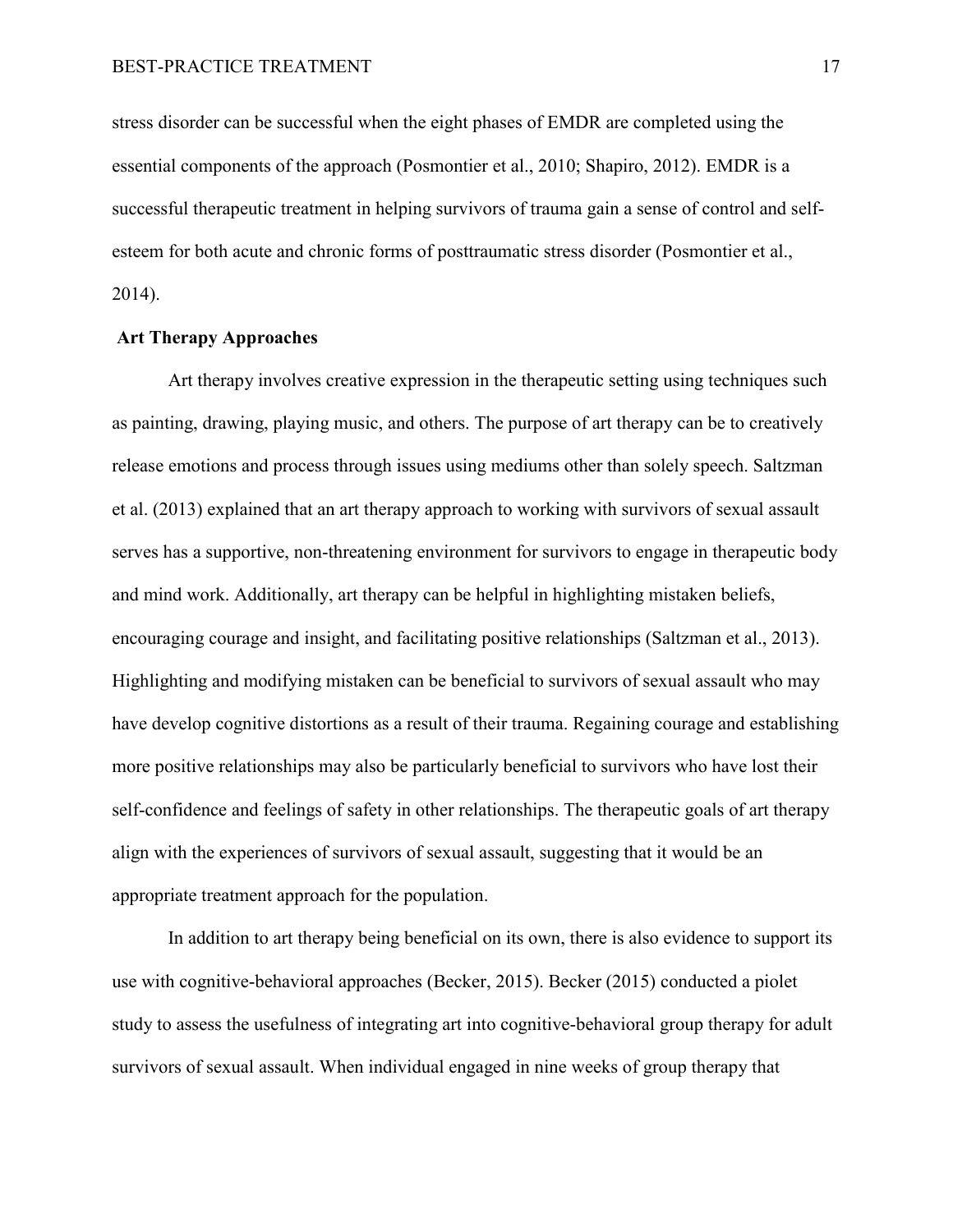incorporated the expression of memories and emotions through art, their symptoms of posttraumatic stress disorder and depression significantly decreased (Becker, 2015). In addition, the treatment approaches yielded some lasting, long-term reductions in symptoms (Becker, 2015). This research supports the idea that art therapy can be an effective approach to treatment when combined with other effective forms of treatment. Becker (2015) concluded that the interest of this treatment approach combined with the success of the approach supports the use of art integration into traditional therapy approaches.

## **Mindfulness-Based Approaches**

Using mindfulness involves being present in the moment and having awareness of what is happening internally and externally. Mindfulness interventions can include observation, describing, nonjudgmental acceptance, breathing exercise, meditation, self-monitoring, and the use of metaphors in therapeutic practice (Hill et al., 2011). When mindfulness of the present moment can be achieved, the brain is less likely to be thinking about the past or future. It can also be an awareness tool for identifying symptoms and gaining a better mindset to cope with them. A goal of mindfulness-based approaches is to increase awareness of unpleasant thoughts, feelings, and sensations so individuals may cope rather than avoid those negative thoughts, feelings, and sensations (Hill et al., 2011). Mindfulness-based approaches for working with survivors of sexual assault have produced mixed results regarding effectiveness (Brotto & Basson, 2014; Hill et al., 2011).

Hill et al. (2011) developed and tested a sexual assault prevention program that utilized acceptance and mindfulness-based interventions. The goal of the treatment approach was to use mindfulness-based interventions to help survivors achieve awareness of their responses to their trauma history, decrease avoidant behaviors, and increase mindful coping skill use (Hill et al.,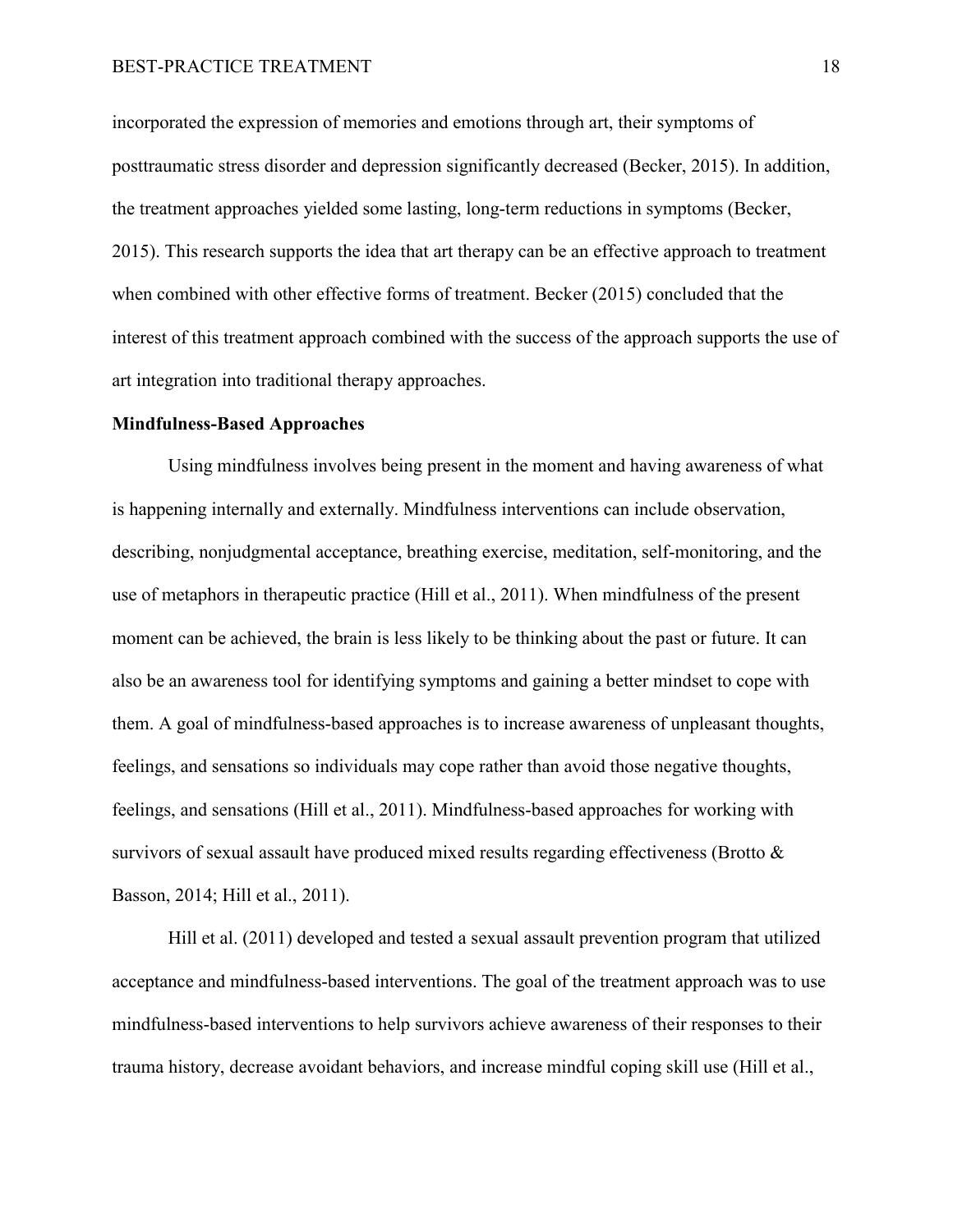2011). Hill et al. (2011) found that the program was unsuccessful in increasing mindfulness use and decreasing avoidance behaviors. Although the results supported a small increase in body sensation awareness, they also indicated that acceptance and mindfulness-based approaches are not enough to promote risk-reduction related to sexual assault (Hill et al., 2011). Evidence does not support the use of mindfulness-based approaches alone to working with survivors of sexual assault.

Although mindfulness alone has been found to be insufficient in reducing overall risk related to sexual assault, there are other ways to apply it that can be beneficial for survivors of sexual assault. Mindfulness-based approaches combined with cognitive-behavioral approaches have been shown to be effective for increasing sexual desire in women who experience clinically significant sexual arousal dysfunction (Brotto & Basson, 2014). The model used by Brotto and Basson (2014) incorporated psychoeducation, in-session practice of meditation, review of mindfulness practices, body scans, and sensate focused homework. Counselors who are open to using mindfulness-based approaches to address sexual dysfunction can be successful in increasing sexual desire and arousal, as well as, improving overall sexual functioning (Brotto & Basson, 2014). The study provides evidence to support the theory that mindfulness-based interventions may be helpful to support women who experience sexual dysfunction as a result of being assaulted.

#### **Discussion**

Findings from the current research suggest that there are measurable outcome differences between cognitive-behavioral, emotion-based, EMDR, art therapy, and mindfulness-based approaches to working with survivors of sexual assault. Each approach is found to be effective in treating at least one or more symptoms commonly associated with the experience of sexual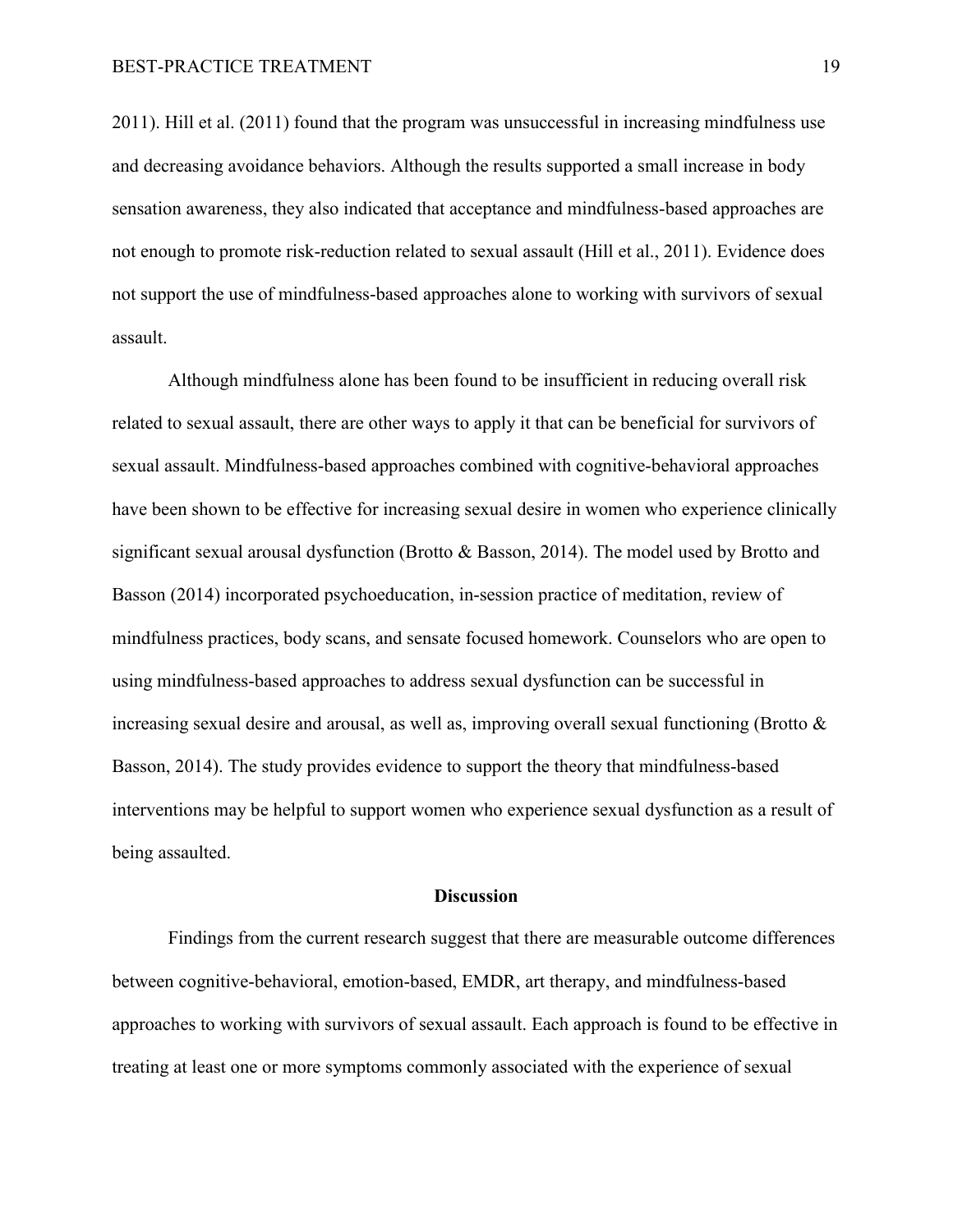## BEST-PRACTICE TREATMENT 20

assault. Some approaches are found to be more effective than others, while the efficacy of other approaches increased when combined with another approach. There are patterns in the research that impacted the utility of each approach. The major factor that influences the utility of each therapeutic approach is time elapsed between the occurrence of the traumatic event and the use of the approach. There is also the common necessity of addressing, establishing, and maintaining safety for the client over time. Ultimately, a statement can be made for each of the approaches on their effectiveness of treating survivors of sexual assault.

The main factor that influences the utility of each therapeutic approach is time elapsed between the occurrence of the traumatic event and the use of the approach. Cognitive-behavioral psychotherapy, clinician-assisted emotional disclosure, art therapy, mindfulness-based approaches and extensive EMDR are most useful once the trauma is no longer considered a recent event (Anderson et al., 2010; Becker, 2015; Brotto & Basson, 2014; Posmontier et al., 2010; Taylor & Harvey, 2009) Approaches including some EMDR interventions and emotional regulation are found to be particularly effective for working with survivors immediately after the traumatic event (Shapiro, 2012; Ullman et al., 2014). The way counselors interact with survivors of sexual assault will vary depending on when the encounter is occurring in relation to the traumatic event. Further research exploring utilization of specific approaches and techniques on a timeline of trauma may be beneficial in better understanding when to use each approach.

Among the most effective approaches for treatment of survivors of sexual assault are safety planning, psychotherapy, clinician-assisted emotional disclosure, emotional regulation, and EMDR. Safety strategies utilized by individuals at risk of domestic violence and sexual assault can be both helpful and unhelpful (Parker & Gielen, 2014). Counselors should be aware of effective safety strategies and safety strategies that increase risk, so they can appropriately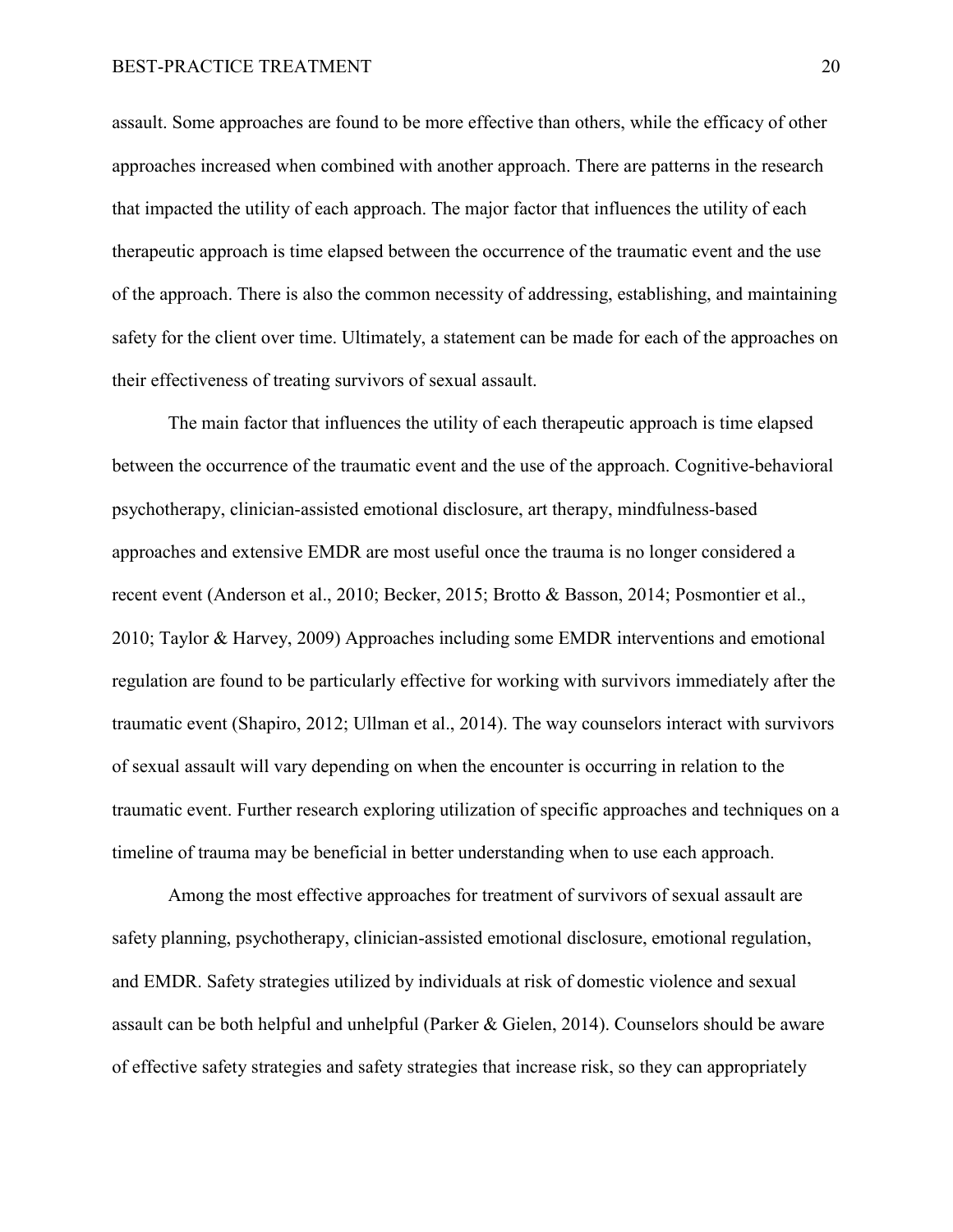## BEST-PRACTICE TREATMENT 21

help their clients. A strong therapeutic alliance combined with cognitive-behavioral psychotherapy positively influences the working relationship and produces positive therapeutic outcomes (Horvath et al., 2011; Taylor & Harvey, 2009). Clinician-assisted emotional disclosure is found to be effective in distress and avoidance reduction and can be utilized after time has elapsed after a traumatic event (Anderson et al., 2010). Emotional regulation is an approach that can be utilized at any point after a traumatic event, and is most effective when being used collaboratively within other therapeutic frameworks (Cohen, 2008). Components of EMDR can be effectively used immediately after the experience of a traumatic event, while more extensive EMDR is effective for treatment after time has elapsed since the traumatic event (Posmontier et al., 2010; Shapiro, 2012). There is evidence for each treatment approach to working with this population, although the views which approach works best is still debated (Cohen, 2008; Vickerman & Margolin, 2009).

Vickerman and Margolin (2009) found that EMDR and other cognitive-behavioral approaches to working with survivors of rape produced better treatment outcomes than supportive counseling approaches. However, Cohen (2008) argued that traditional cognitivebehavioral models do not put enough emphasis on attachment needs, interpersonal considerations, or emotional problems experienced by individuals who have survived sexual trauma. When interpersonal and emotional factors are not considered in treatment for survivors of sexual assault, clinical psychopathology is not being completely addressed (Cohen 2008). Maladaptive cognitive and behavioral coping, such as thought-blocking and social withdrawal can contribute to psychological distress when emotions are not addressed in treatment (Ullman et al., 2014). The importance of making meaningful emotional connections and incorporating emotion-focused approaches into treatment have demonstrated by the current literature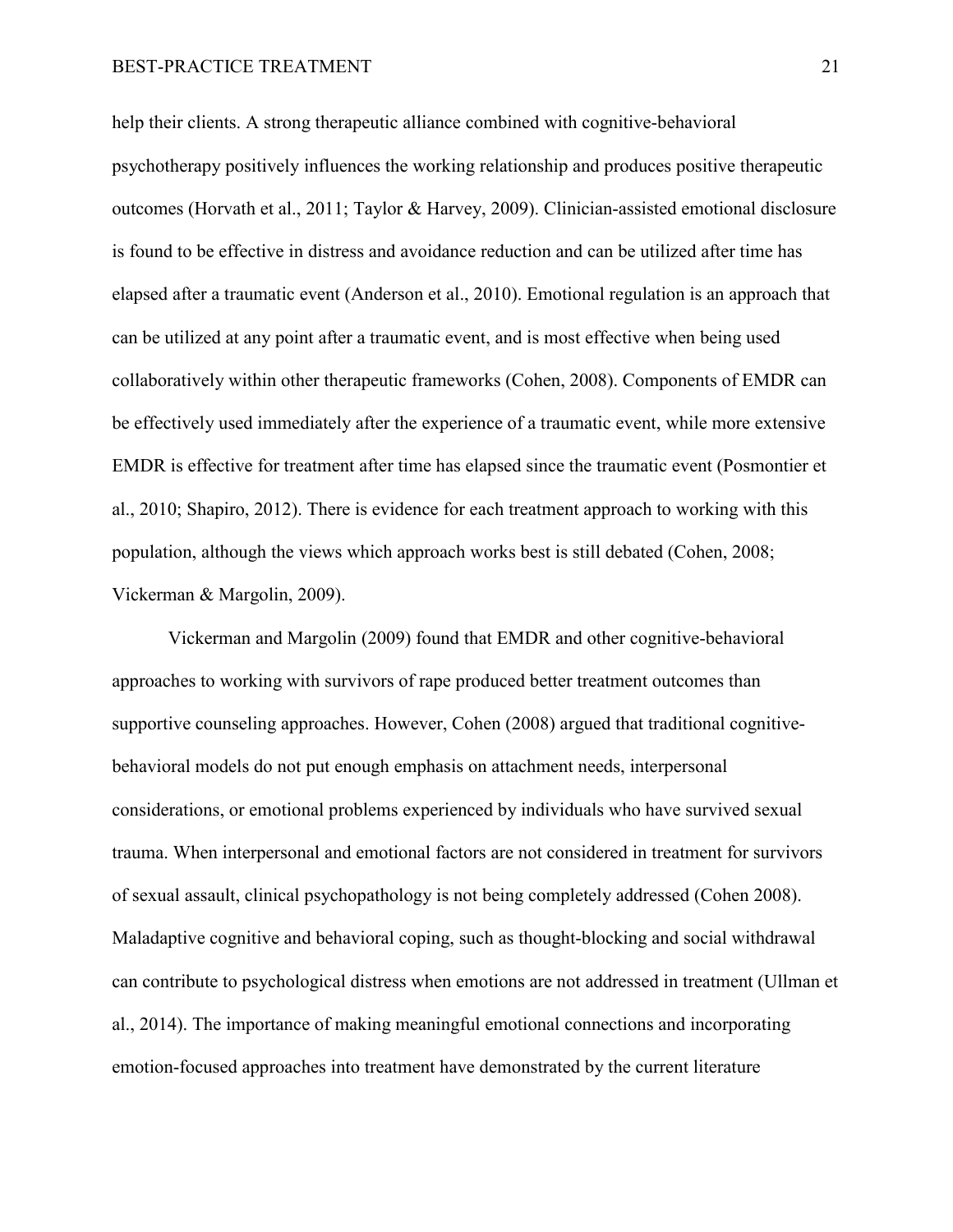(Anderson et al., 2010; Cohen, 2008; Ullman et al., 2014). Processing emotions immediately after the time of the event is important, and introducing emotional regulation skills at the start of long-term therapy is essential in ensuring the client is able to cope with the emotional intensity of the therapy. Conclusively, the research suggests that utilizing emotion-based approaches with survivors of sexual assault yields the most effective results when paired with cognitivebehavioral therapies (Cohen, 2008; Vickerman & Margolin, 2008).

Among the less effective approaches for treatment of survivors of sexual assault are exposure therapy, and art therapy and mindfulness-base approaches when not paired with another theoretical framework. Exposure therapy is found to be the least common approach for treating survivors of sexual assault, regardless of whether the counselor was well trained in it or not (Becker et al., 2004). Mental health care providers are reluctant in using this approach for fear that it could cause worsening of symptoms and client dropout (Becker et al., 2004). The practice of art therapy appears to align well for working with survivors of sexual assault, but studies found that it was not significantly beneficial unless paired with a cognitive-behavioral approach (Becker, 2015; Saltzman et al., 2013). Mindfulness-based interventions yield similar results. The use of mindfulness-based approaches alone is not enough to provide significant positive therapeutic outcomes for survivors of sexual assault (Hill et al., 2011). However, when paired with cognitive-behavioral approaches, mindfulness-based approaches are effective in treating women who may be experiences sexual dysfunction related to their trauma (Brotto & Basson, 2014). Although each of these approaches are deemed less effective than other approaches examined in this research, they can be helpful for counselors to use in collaboration with other approaches.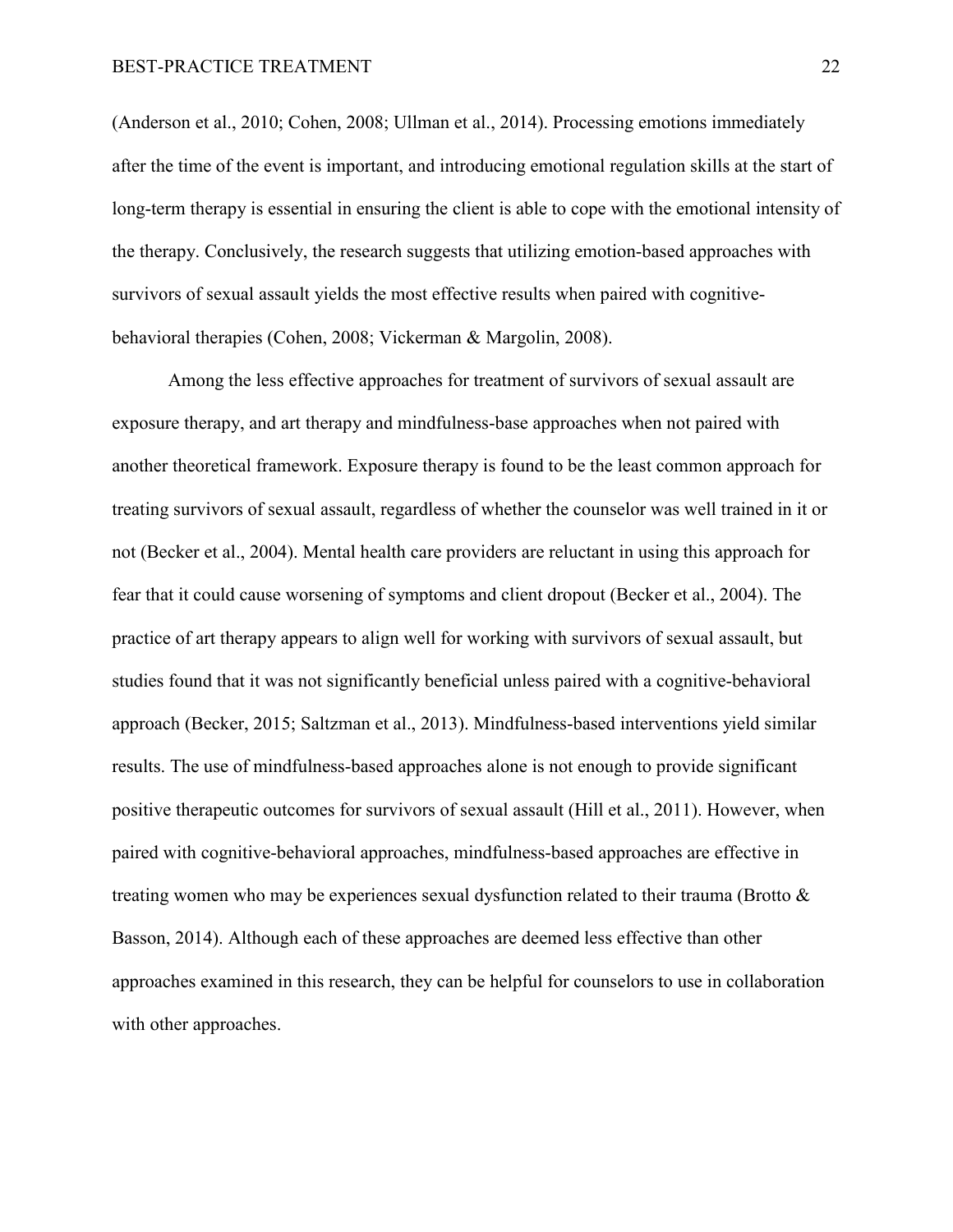Limitations of the current research derive from the resources used to obtain information. The peer reviewed literature examined in the current research was found using three databases. No peer reviewed literature outside of these databases were used, resulting in research author repetition. This may have impacted the similarities in findings among research data. Further research is warranted on this subject that can utilized a wider variety of peer reviewed literature. Additional research could expand on the understanding of when to use effective therapeutic approaches. Given that the current research supported the importance of integrating treatment approaches, exploring what combination of approaches yield the most positive therapeutic outcomes for survivors of sexual assault should also be considered in future research.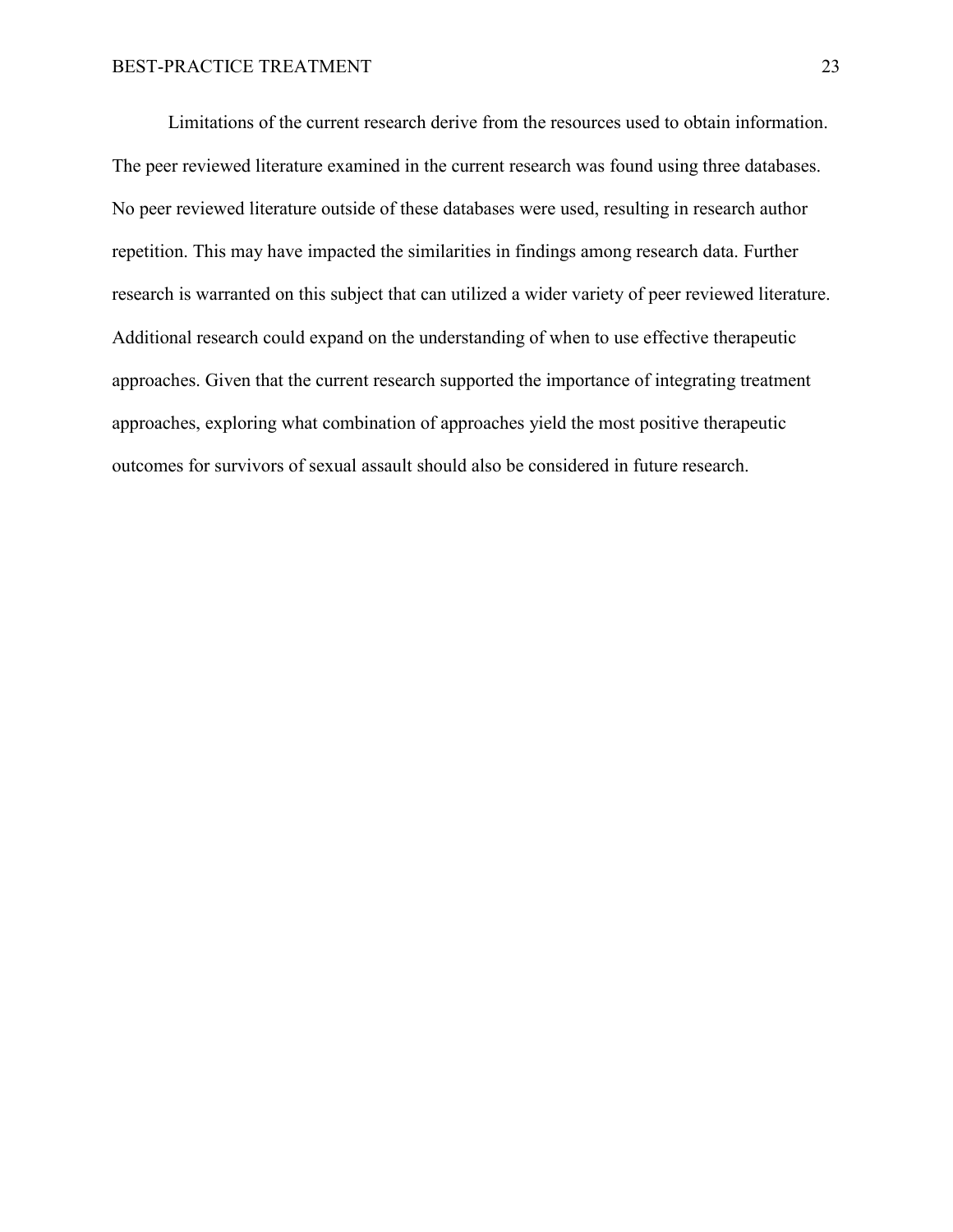## **Author's Note**

 I am graduating in May of 2018 with a Master of Science in Clinical Mental Health Counseling from Winona State University. Throughout my academic training, I have catered my learning to researching, developing, and practicing techniques that will be effective for working with survivors of domestic violence and sexual assault. Conducting the research for this capstone project has supported my understanding of ways to best work with this population no matter when they see me throughout their lifetime. It is a passion of mine to be able to help women who have experienced abuse regain their confidence, feel empowered, and overcome fear related to interpersonal violence. I will continue expressing this passion throughout my career as a clinical mental health counselor.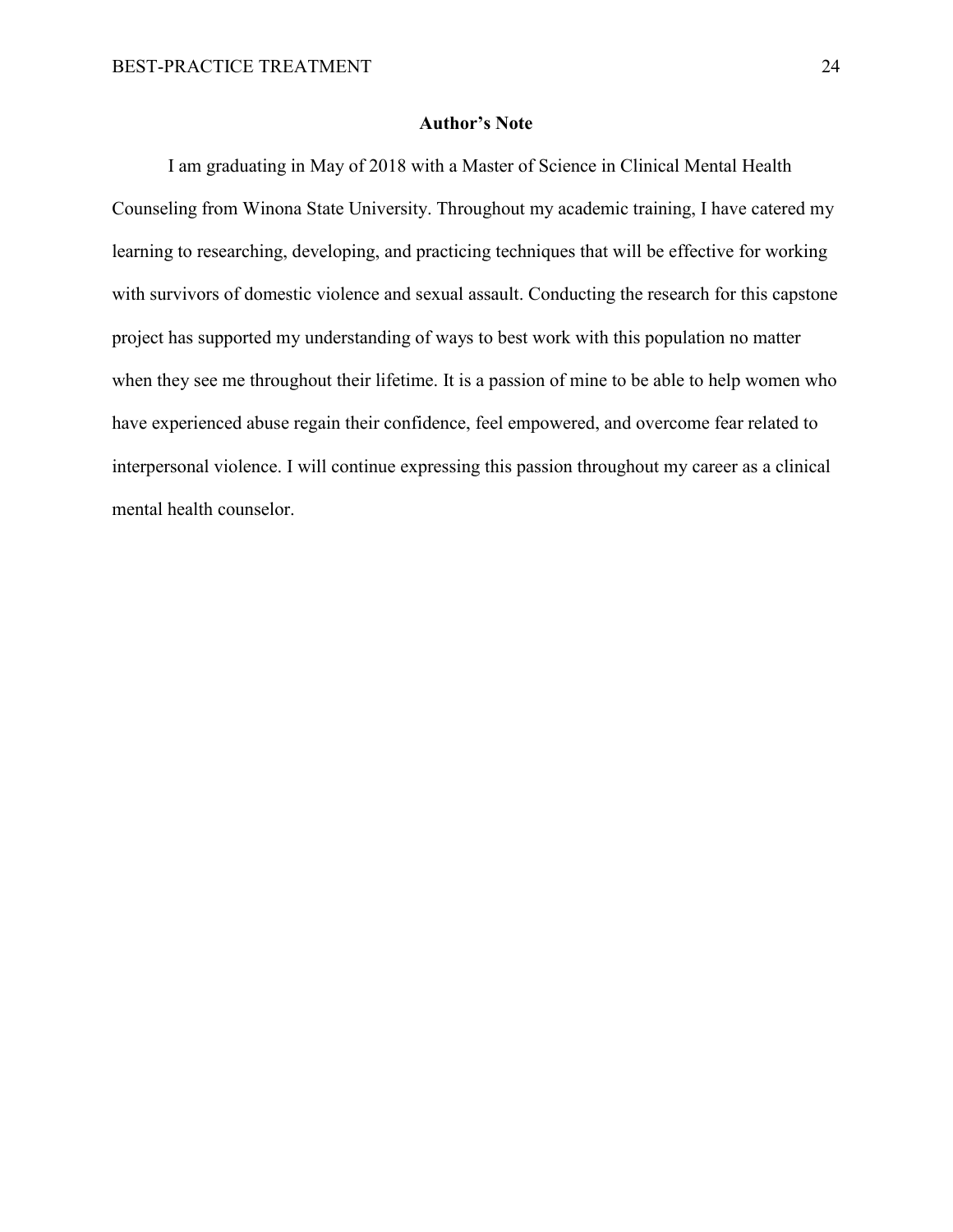#### References

- American Psychological Association. (2018). What is exposure therapy? *Clinical Practice Guideline for the Treatment of Posttraumatic Stress Disorder.* Retrieved from: http://www.apa.org/ptsd-guideline/patients-and-families/exposure-therapy.aspx
- Anderson, T., Guajardo, J. F., Luthra, R., & Edwards, K. M. (2010). Effects of clinician-assisted emotional disclosure for sexual assault survivors: A piolet study. *Journal of Interpersonal Violence, 25*(6), 1113-1131. doi: 10.1177/0886260509340542
- Becker, C. B., Zayfert, C., & Anderson, E. (2004). A survey of psychologists' attitudes towards and utilization of exposure therapy for PTSD. *Behaviour, Research, and Therapy, 42*, 277-292. doi: 10.1016/S0005-7967(03)00138-4
- Becker, C. J. (2015). Integrating art into group treatment for adults with post-traumatic stress disorder from childhood sexual abuse: A piolet study. *Journal of American Art Therapy Association, 32*(4), 190-196.
- Bonomi, A. E., Anderson, M. L., Rivara, F. P., & Thompson, R. S. (2007). Health outcomes in women with physical and sexual intimate partner violence exposure. *Journal of Women's Health, 16*(7), 987-997. doi: 10.1089/jwh.2006.0239
- Brotto, L. A., & Basson, R. (2014). Group mindfulness-based therapy significantly improves sexual desire in women. *Behaviour Research and Therapy, 57*, 43-54.
- Carper, T. L., Steenkamp, M. M., Salters-Pedneault, K., Mills, M. A., Nickerson, A., & Litz, B. T. (2015). Early PTSD symptom sub-clusters predicting chronic posttraumatic stress following sexual assault. *Psychological Trauma: Theory, Research, Practice, and Policy, 7*(5), 442-447.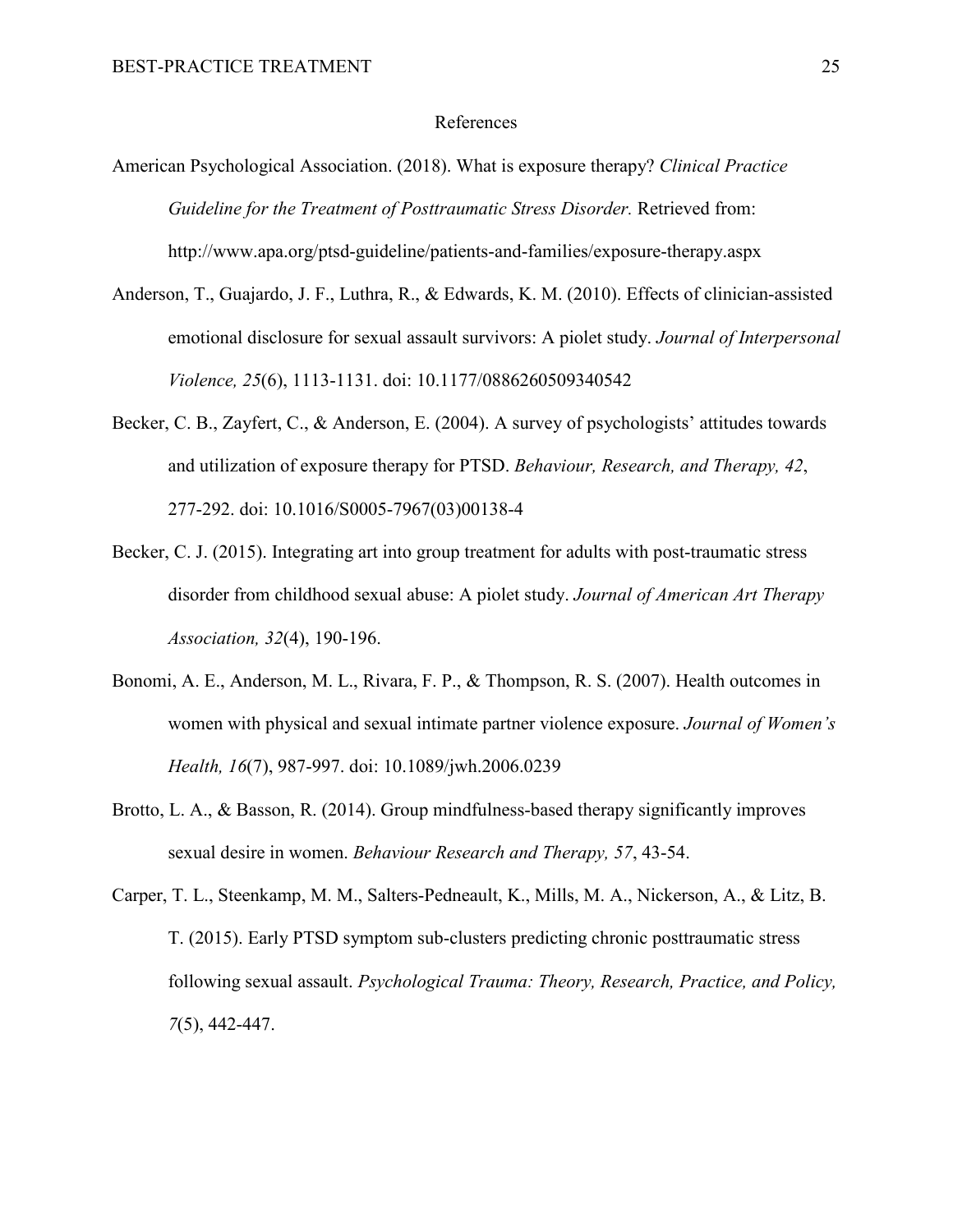- Cohen, J. N. (2008). Using feminist, emotional-focused, and developmental approaches to enhance cognitive-behavioral therapies for posttraumatic stress disorder related to childhood sexual abuse. *Psychotherapy Theory, Research, Practice, Training, 45*(2), 227- 246. doi: 10.1037/0033-3204.45.2.227
- Hill, J. M., Vernig, P. M., Lee, J. K., Brown, C., & Orsillo, S. M. (2011). The development of brief acceptance and mindfulness-based program aimed at reducing sexual revictimization among college women with a history of childhood sexual abuse. *Journal of Clinical Psychology, 67*(9), 969-980. doi: 10.1002/jclp.20813
- Horvath, A. O., Fluckiger, C., Del Re, A. C., & Symonds, D. (2011). Alliance in individual psychotherapy. *Psychotherapy, 48*(1), 9-16. doi: 10.1037/a0022186
- Kimerling, R., & Calhoun, K. S. (1994). Somatic symptoms, social support, and treatment seeking among sexual assault victims. *Journal of Consulting and Clinical Psychology, 62*(2), 333-340.
- Parker, E. M., & Gielen, A. C. (2014). Intimate partner violence and safety strategy use: Frequency of use and perceived effectiveness. *Women's Health Issues, 24*(6), 584-593.
- Parker, E. M., Gielen, A. C., Webster, D. W., and Glass, N. (2016). Intimate partner violence and patterns of safety strategy use among women seeking temporary protective orders: A latent class analysis. *Violence against Women, 22*(14), 1663-1681. doi: 10.1177/1077801216631436
- Posmontier, B., Dovydaitis, T., & Lipman, K. (2010). Sexual violence: Psychiatric healing with Eye Movement Reprocessing and Desensitization. *Health Care for Women International, 31*, 755-768. doi: 10.1080/07399331003725523